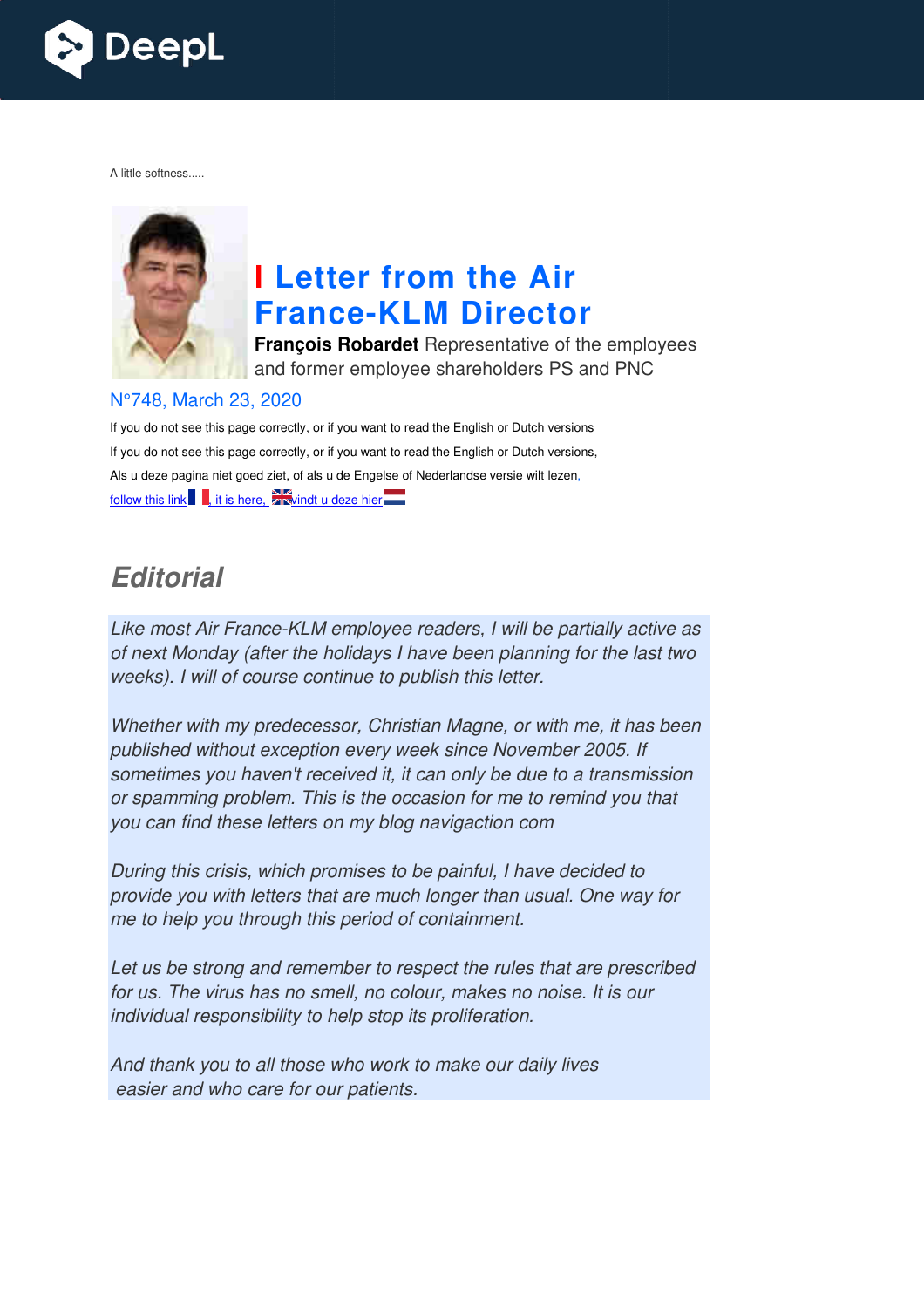## *Monday's Press Review*

## **> A little softness.....**

(Author unknown) March 20 - **It was March 2020.**

The streets were empty, the shops were closed, people couldn't get out.

But the spring did not know and the flowers started to bloom, the sun was shining, the birds were singing, the swallows would soon arrive, the sky was blue, the morning came earlier.

#### **It was March 2020.**

Young people had to study online and find jobs at home, people could no longer go shopping or get their hair done. Soon there would be no more room in hospitals and people continued to fall ill.

But spring did not know, the time to go to the garden was coming, the grass was turning green.

#### **It was March 2020.**

People have been put in lockdown to protect grandparents, families and children. No more reunions or family celebrations. The fear had become real and the days were the same.

But spring didn't know. Apple trees, cherry trees and others blossomed, leaves grew.

People began to read, to play with their families, to learn a language. They sang on the balcony, inviting the neighbors to do the same. They learned to be supportive and focused on other values.

People realized the importance of health, the suffering of this world that had stopped, the economy that had plummeted.

But spring didn't know. The flowers had given way to fruit, the birds had made their nests, the swallows had arrived.

**Then the day of liberation came,** people learned about it on TV. The virus was gone, people took to the streets, singing, crying, kissing their neighbours, without masks or gloves.

And that's when summer came, because spring didn't know. It continued to be there in spite of everything, in spite of the virus, fear and death. Because spring didn't know, it taught people the power of life.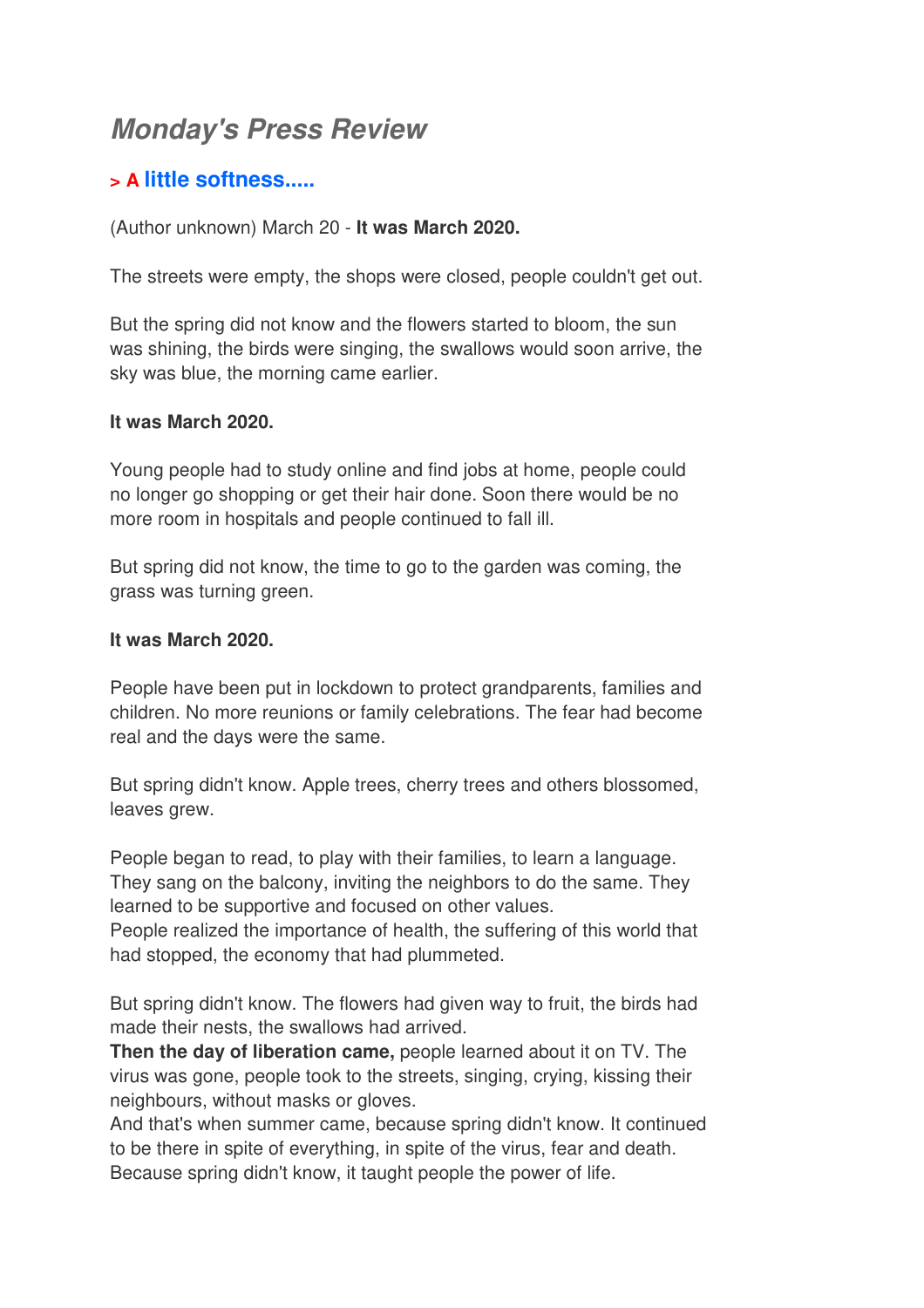Everything is going to be all right, stay home, protect yourself, and you will enjoy life.

Smile, dream and stay in love...

## **> Air France-KLM: mobilization for repatriations**

(source CercleFinance) 19 March - **Air France said it was working closely with the French authorities to 'identify the needs for repatriation of French and European nationals and to put in place as quickly as possible additional transport solutions at specific fares**'.

This concerns in particular Portugal, North Africa, Senegal, Madagascar, Tahiti, Argentina, Cuba, Costa Rica, Mexico, Peru, the Dominican Republic, Jordan, Thailand, the Maldives and Vietnam. For example, since the announcement of the restrictions on Morocco, **more than 100 flights have already been put in place by Air France and Transavia** to ensure returns," the Franco-Dutch airline company points out.

## **> Almost all clients of travel agencies will be back this weekend (Pratiquement tous les clients des agences de voyage reviennent ce week-end).**

(source ANP translated with Deepl) 20 March - Several Dutch travel organisations are working to bring all Dutch tourists staying abroad back to Holland. (...)

 The airline **Transavia [Netherlands] carries out a large part of the repatriation flights**. Flights arrive on Fridays and Saturdays from Faro to Portugal, Spain and Morocco. Transavia has already welcomed 5,500 tourists up to and including Wednesday, and up to and including Saturday, there are about a thousand additional travellers. **KLM also operates numerous flights to pick up tourists and others who have visited embassies and want to return to the Netherlands**. This mainly concerns locations outside Europe. As of next week, the number of intercontinental flights operated by KLM will be rapidly phased out. (...)

*My comment:* All the companies of the Air France-KLM Group are mobilized to repatriate the French and Dutch. Special flights have been planned.

A big thank you to the employees on the ground and at sea who volunteered. For some of them, it was an opportunity to fly one last time on aircraft whose crisis will no doubt precipitate the withdrawal from the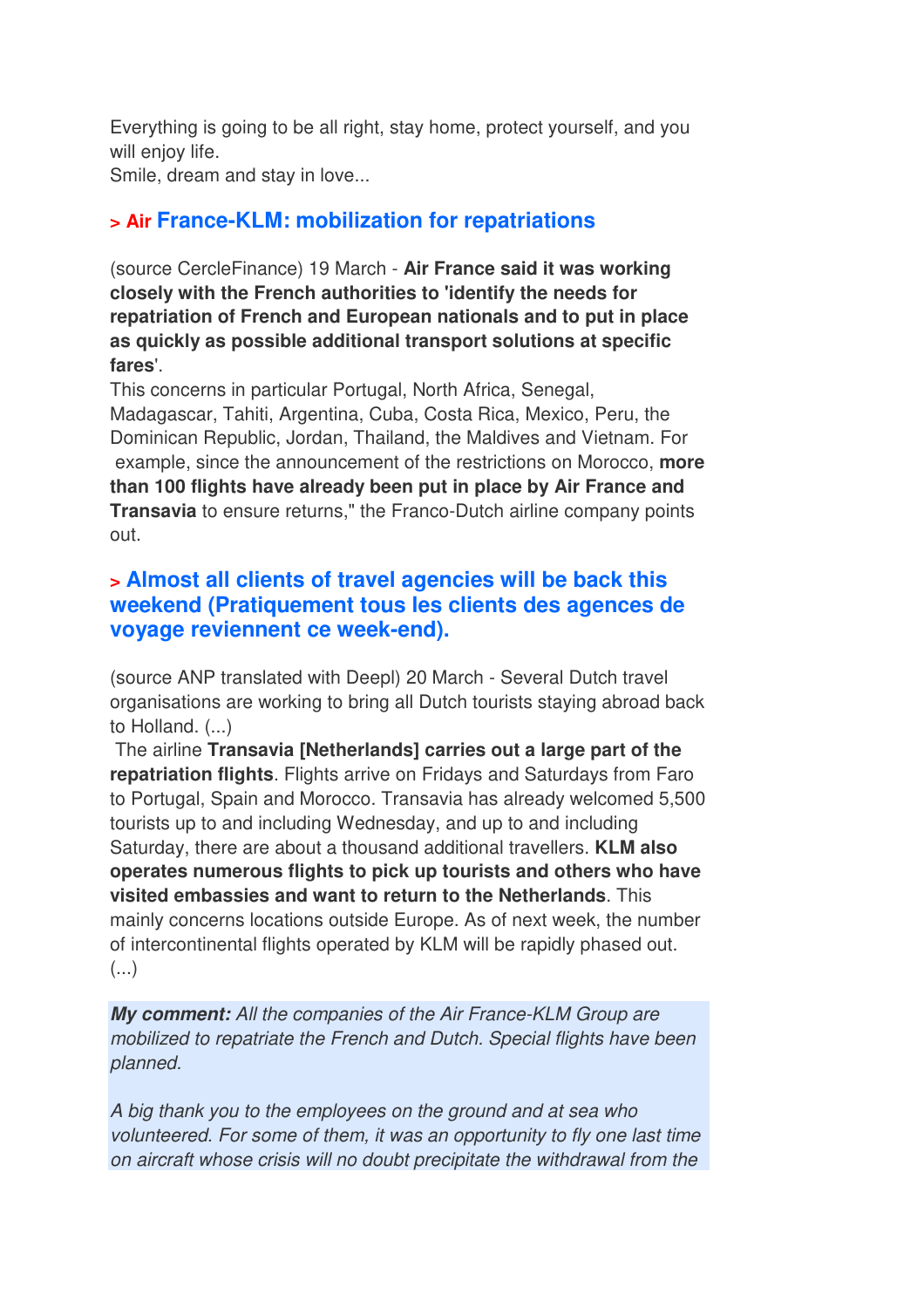fleet: KLM's B747s, Air France's A380s and A340s.

## **> The 45,000 Air France employees on short-time work**

(source Le Parisien) March 22 - **The photo will undoubtedly illustrate the history books. Imagine, almost all of the 224 planes of the Air France fleet grounded**, parked in the Paris airports, waiting for the end of the coronavirus epidemic.

**From this Monday, the French airline will only operate 10% of its flights**. The fault of the confinement which concerns, since this weekend, nearly a billion people in 35 countries of the world and limits to a handful of destinations still accessible by plane. A disaster for the airlines.

**For Air France's 45,000 employees, this will lead to them being placed in "partial activity" as of Monday for a maximum period of six months**. This is a radical measure, the first applied on this scale for a large group but which should affect others, particularly in the automotive industry.

Air France's management plans for 20% of employees to work. In other words, one day in five. But **in return, they receive at least 84% of their net pay**. "We would have liked more, [editor's note: according to several unions]. **At KLM, they will receive 100% of their salary**. But given the economic situation, we have no choice.

On Friday 20 March, at the various ESCs (Social and Economic Committee), most of the trade unions voted in favour of the measures advocated by management: "Only the CGT and SUD abstained, and the SPAF (editor's note: the second pilots' union after the SNPL) voted against," explains the trade unionist. But we expressed some reservations. In particular, we asked for support for the lowest wages. A reflection is under way with the management to create an additional support fund.

"Throughout the weekend, the new schedules were updated and sent to employees. "The **vast majority will have a period of inactivity of 80%, but this may change over time and according to the sector**", explains Air France. Thus, the payroll, maintenance, call centers and the people directly involved in the crisis unit - the time needed to manage the repatriation of French nationals - should see their part-time working hours reduced slightly, at least initially.

#### **As for the 13,000 hostesses and stewards and the 4,000 pilots, they will also be put into partial activity, but with different**

**arrangements**. Indeed, their professions come under the Transport Code and not the Labour Code, and short-time working is not included. Until the Directorate General of Civil Aviation (DGAC) fills this gap, they will be paid the "guaranteed minimum wage". That's the pay we get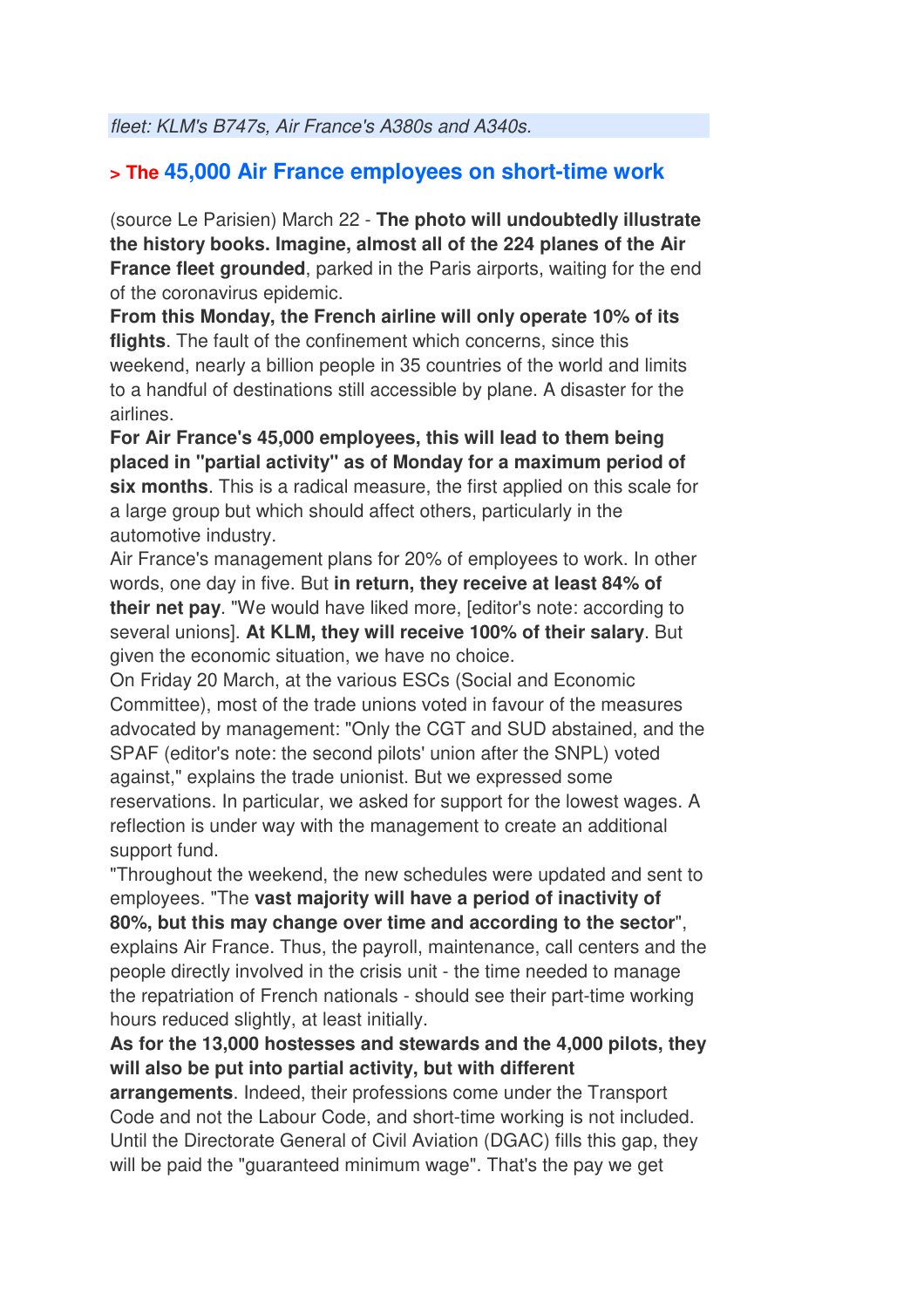when we don't fly, without the extra pay," says a chief purser with more than 20 years' seniority. For me, it represents 20% to 25% less pay. That's about 1,000 euros per month. In any case, we have no choice. As long as I keep my job, that's the main thing. »

*My comment:* For Air France ground staff, the financial situation is clear. During periods not worked they will be compensated between 85 and 90% of their net income.

The situation is different for seafarers, since their net income varies every month according to their activity, a situation that is unique in France.

A solution is being developed for them, so that they are not penalized more than their colleagues on the ground.

## **> KLM houdt vast aan schrappen duizenden banen, bonden verbaasd (KLM persists in cutting thousands of jobs, unions are stunned)**

(source Volkskrant, translated with Deepl) 20 March - (...) **KLM** confirms to the Volkskrant that it **still wants to reduce from 1,500 to 2,000 FTEs**. That's right," says a spokesman. **This concerns employees who retire or find jobs elsewhere, but also "temporary workers and non-renewed temporary contracts**". (...) The

 airline's attitude comes as a surprise to the unions, which reached an agreement with KLM at the end of last week on the reduction in working time requested by the company. **KLM is using a new regulation created by the cabinet to pull the economy through the Coronavirus crisis. Companies will receive 90% of the salary of employees who have nothing to do because of the coronavirus.** 

 The programme was explicitly "also intended for flexible workers or people with a 0-hour contract", Social Affairs Minister Wouter Koolmees said on Tuesday. In a subsequent letter to the Lower House, the cabinet asked companies to "keep employees as much as possible at work for the hours worked". (...)

**What matters, according to the trade unions, is that these are the most vulnerable workers**. (...) Their temporary employment agencies can also use the Koolmees programme and continue to pay them during the crisis, but what if they don't feel responsible either? (...)

 A spokesman for Minister Koolmees says he is not in a position to comment on specific companies. In general, she confirms that the call to companies is to retain all employees. Flexible workers must also pay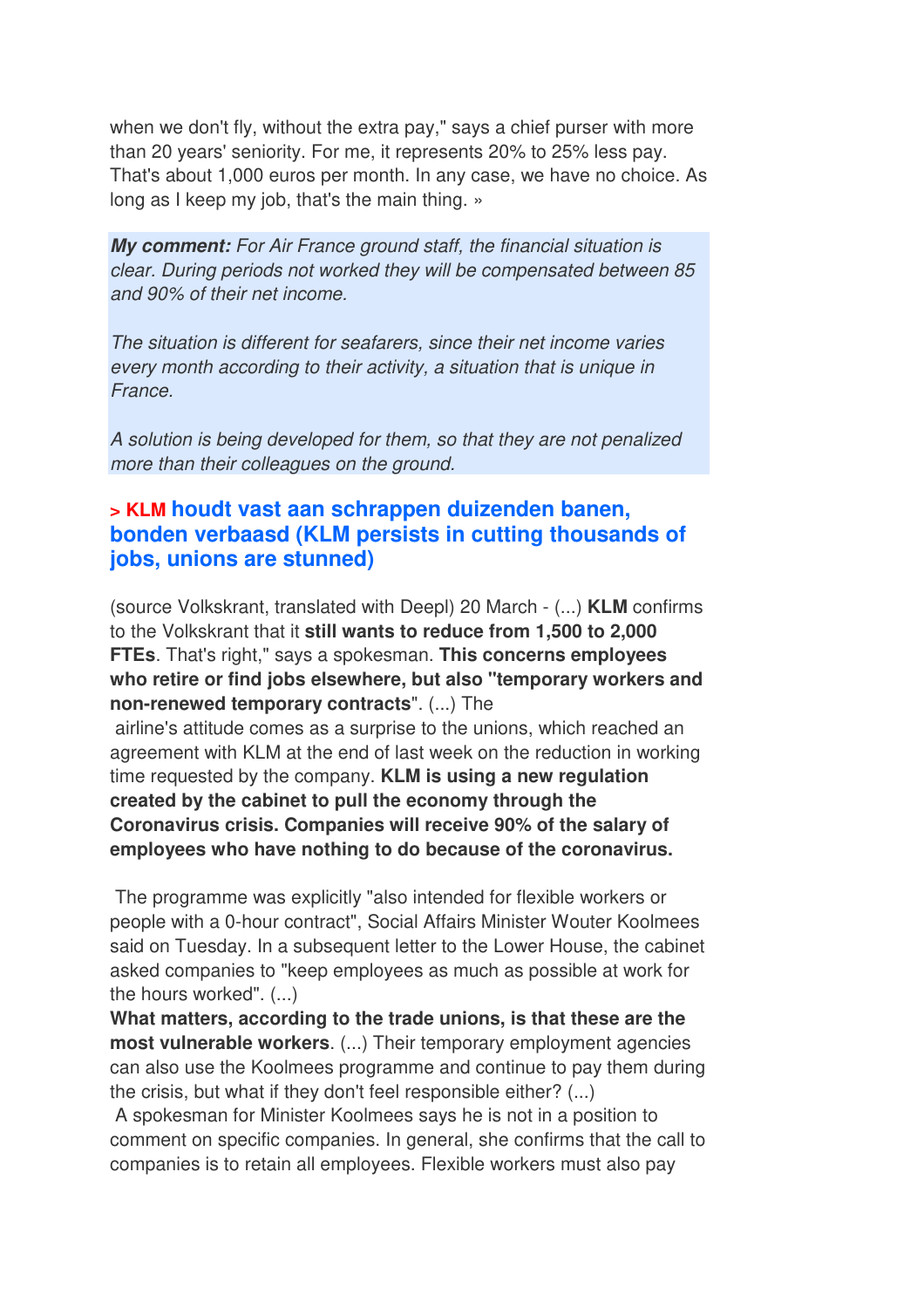their bills.

In another response, **KLM stated that it would retain as many employees as possible and that discussions with trade unions would follow**. The company asked for understanding for the "huge decrease in work" and predicted that after the crisis it would take some time before flights would go on as usual. **Of course, the intention cannot be to hire temporary workers if there is no work for them.**

*My comment:* In both the Netherlands and France, employees are offered permanent or fixed-term contracts or through a temporary employment agency (temping).

The Netherlands, like Great Britain, also has the Zero-Hour Contract. It allows an employer to offer the employee a fully flexible employment contract, for a fixed or indefinite period. The employer calls on the employee every week according to his or her needs. (Note: 70% of Ryanair pilots are on zero-hour contracts).

These employees on zero-hour contracts are the first to be affected by the crisis. But they are not the only ones.

At both Air France and KLM temporary contracts, contracts with subcontractors have generally been suspended. Thousands of employees are affected by these measures.

## **> Air France subsidiaries Transavia and Hop! are preparing to suspend their flights**

(source AFP) 18 March - Air France-KLM's low-cost subsidiary **Transavia France and** its regional subsidiary **Hop! are preparing to suspend all flights in the** coming days due to the coronavirus epidemic, the group was told Wednesday. (...)

 The company is currently participating in the repatriation of French citizens stranded abroad while many countries (Senegal, Morocco, Algeria, Turkey...) have suspended air links to Europe.

Since Saturday, Transavia has made 70 flights to repatriate 13,200 passengers from Morocco and Tunisia, according to the spokesman. (...)

 Regarding Hop! (69 aircraft), the regional subsidiary of Air France, "operations will be temporarily suspended by the weekend," an Air France spokesman told AFP. (...)

 These decisions are part of the reduction in the flight schedule announced on Monday by Air France-KLM. The Franco-Dutch group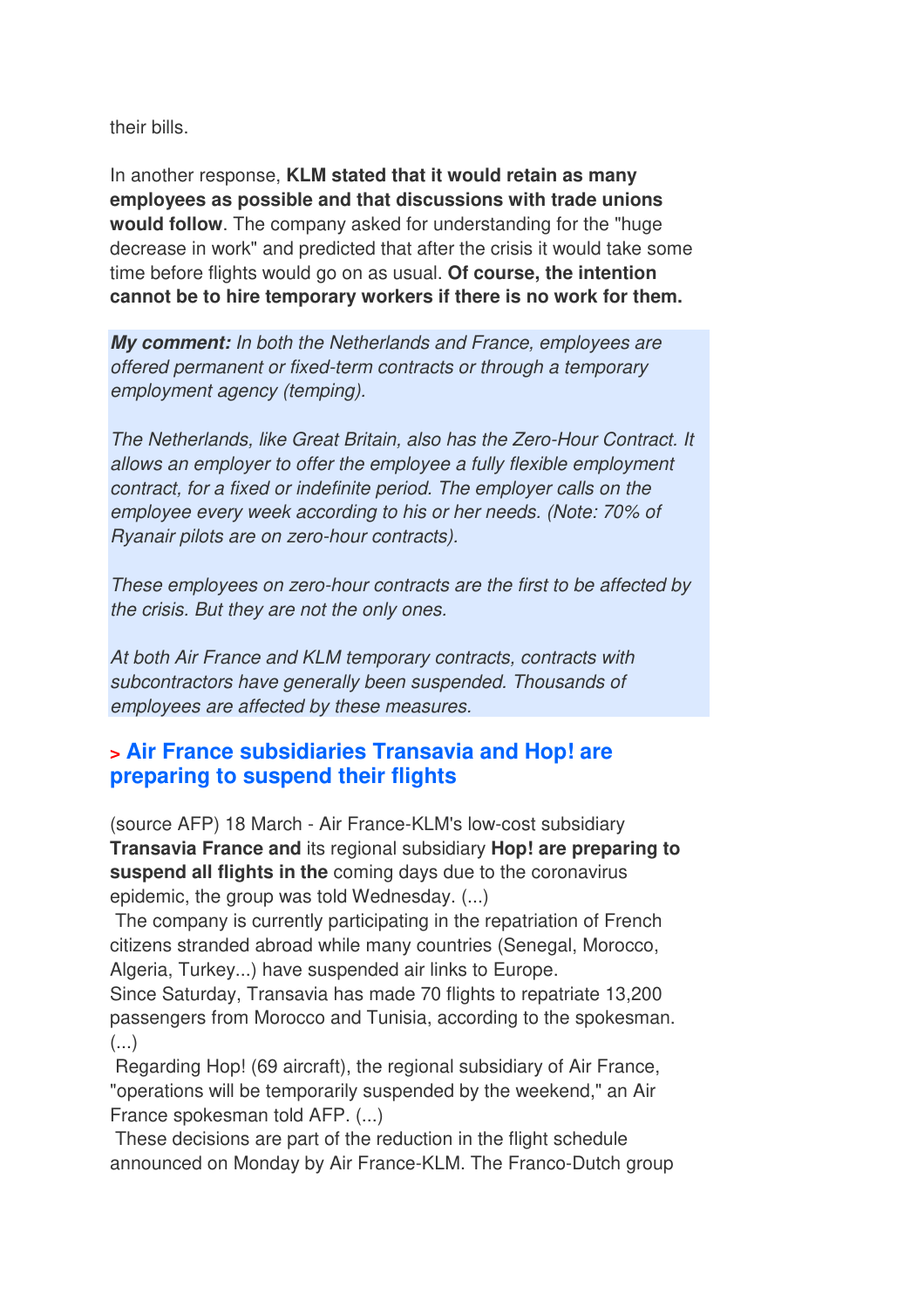plans to reduce its activity by 70% to 90% over the next two months at least.

**Air France's activity is being gradually reduced this week to reach "from Monday 10% of the seat offer**", according to a spokesman, who said that the Air France-KLM group's overall offer will therefore be between 10 and 30% by that date, as planned.

*My comment:* Hop! and Transavia are going to stop all their flights. For both Air France and KLM, the offer could drop below 10% if the health situation does not improve.

## **> Transavia will not fly for another week and a half (Transavia Pays-Bas prolonge la suspension de ses vols)**

(source Luchtvaartnieuws, translated with Deepl) 20 March - **Transavia Netherlands has decided** to extend **the suspension** period for **all flights by a** week and a half (...) **until 15 April**. (...)

**It is not at all certain that it will be possible to fly again from 15 April**. "Transavia will decide every week whether an extension of this period will be necessary. Our passengers will be informed by e-mail and on the website and will receive a voucher equal to the value of their trip".

## **> Air France-KLM: France and the Netherlands on the same route**

(source Le Figaro) March 19 - The **Minister of Economy, Bruno Le Maire, was very clear on Wednesday. He will not take "any decision without close consultation" with the Netherlands on the Air France-KLM group**. This clarification was necessary, as relations between the two countries, which are almost equal shareholders in the group (a little over 14%), are tense. France criticises the Netherlands for being a shareholder in both the Air France-KLM group and its subsidiary KLM, which is not the case on the French side.

It is also important, insofar as the French government has not ruled out taking a stake in the group's capital in order to provide it with some fresh money and protect it from a possible predator, even though its value on the stock market has fallen since the start of the Covid-19 epidemic. Bruno Le Maire spoke on Wednesday with his Dutch counterpart, Wopke Hoekstra. "We have excellent political and economic cooperation with the Netherlands," the French minister said. Air France-KLM is a partnership that works and we want a very close cooperation and it is - between the two governments".

Moreover, the **two countries will not be too much to help the group**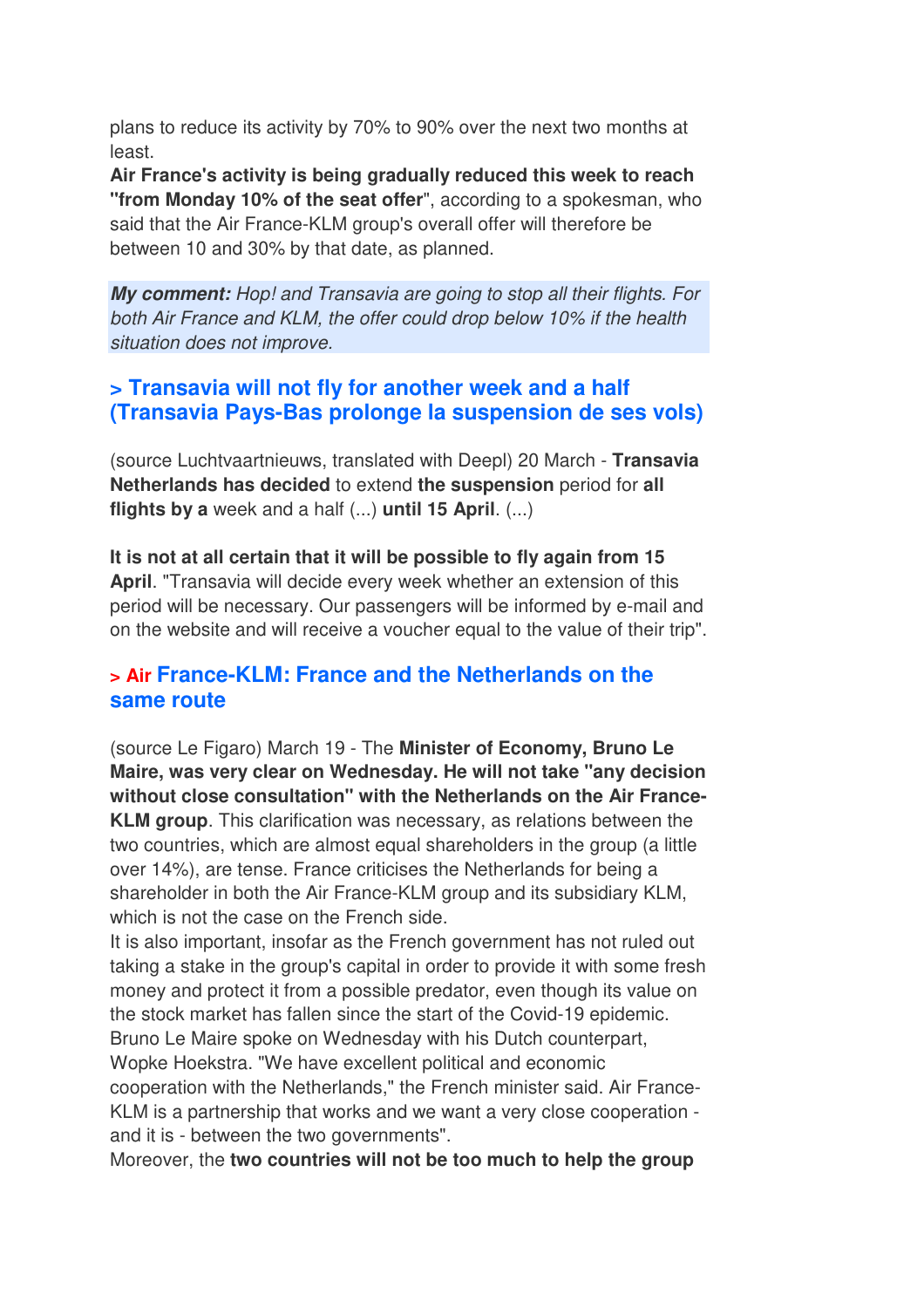**face the worst crisis in its history**. With this epidemic, Air France-KLM is in the process of reducing its offer by 70 to 90%. On the Air France side, it will be reduced by 90% as of Monday. (...)

*My comment:* That goes without saying, but it goes better when I say it. If Air France-KLM needed an injection of money via a capital increase, this could only be done in full transparency between the main shareholders: the French State, the Dutch State, as well as China Eastern and Delta Airlines.

## **> Air cargo under pressure in the face of the health crisis**

(source: Le Journal de l'Aviation) 20 March - At a time when borders are closing and countries are turning in on themselves, air cargo is one of the latest openings to the world and the guarantee of a minimum of continuity in trade. **The air freight sector is particularly busy at the moment, even though a large part of the capacity has disappeared, as the holds of passenger aircraft are no longer available.** 

Companies are therefore getting organised and calls to facilitate their operations are multiplying. (...)

 Carsten Spohr, **the Chairman of Lufthansa, reminded us of this in** his speech on 19 March: "the demand for cargo is increasing every day and the planes are full. "He explained that 50% of the group's freight transport capacity is represented by the fleet of all-cargo aircraft (...), the other half of the capacity is made up of the 350 aircraft bunkers. "It would not be realistic to fly all of them to maintain capacity but **we are ready to use part of our A330, A350 and 747-8 fleets, which have capacities of 40 to 60 tonnes, to support airlift supply chains if necessary**. "» . (...)

 Others have already taken the plunge. This is the case of Qantas, which uses certain passenger aircraft to support its all-cargo fleet, Korean Air and Cathay Pacific. Even American Airlines is preparing for it. American Airlines is planning to use 777-300ERs to carry cargo between the United States and Europe. The first flight is scheduled for March 20 from Dallas to Frankfurt - the first cargo flight it has made since it withdrew its last 747 freighter in 1984.

**This pressure on capacity comes after a difficult year for air freight,** marked by a 3.3% drop in demand and a 2.1% increase in capacity. (...)

*My comment:* While passenger transport is virtually at a standstill, the same cannot be said for freight transport.

To meet the demand, most airlines are considering using "passenger"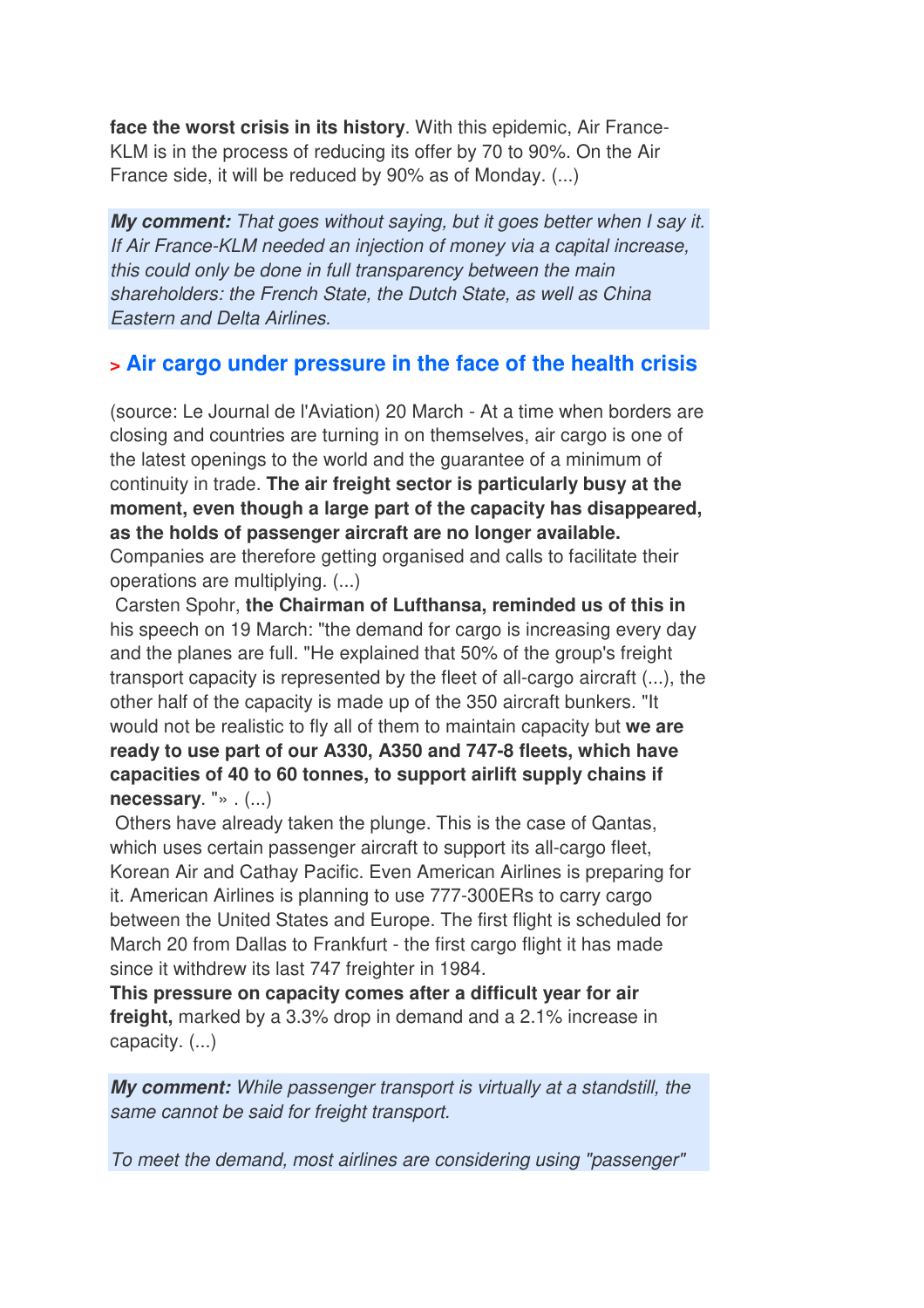aircraft in addition to all-cargo aircraft.

## **> Delta expects revenues to drop \$10 billion.**

(source AFP) March 20 - **Delta Airlines warned Friday that the coronavirus pandemic would cause a US\$10bn drop in revenues in the second quarter**, urging employees still hesitant to leave the company. (...)

 "It is clear that given the damage the virus has caused to the economy in general, the **recovery in demand (in air transport) will take a long time even after the virus has been contained,**" Delta said.

**The airline's recently launched voluntary departure plan**, which burns US\$50 million a day, **has already recorded 13,000 departures to date, or more than 14% of its workforce,** Delta says. (...)

 Delta, which employed 91,000 people on 31 December, according to its annual report, has requested, in consultation with the other airlines, public aid to survive. This aid amounts to US\$ 50 billion, but elected members of Congress want to make their support conditional. In particular, there are calls for the airlines to abandon share buyback programmes, which allow shareholders to be remunerated by artificially boosting the share price.

Mr Bastian said Friday that Delta has already decided to suspend its share buyback programs and that the board of directors has also voted to suspend future dividend payments.

However, he did not hesitate to put pressure on the authorities by announcing that Delta will use the US\$3 billion revolving credit line granted to it by banks. The company has only been able to obtain a new credit facility of US\$2.6 billion. In

 other words, **time is running out, because once Delta has used the US\$5.6 billion, it is likely to run out of cash**. (...)

*My comment:* As of December 31, 2019, Delta Airlines had \$3.73 billion in cash on hand, plus \$5.6 billion in bank credit.

In terms of 2019 revenues, Delta Airlines has slightly less cash than the Air France-KLM group (20% vs. 26%).

#### **> Share buybacks: the smouldering financial scandal in the United States**

(source: Capital) 20 March - While claiming tens of billions of dollars for their rescue, the major airlines are accused of having burned up their cash flow by buying back their own shares. The "buyback", a controversial tool that artificially supports the prices.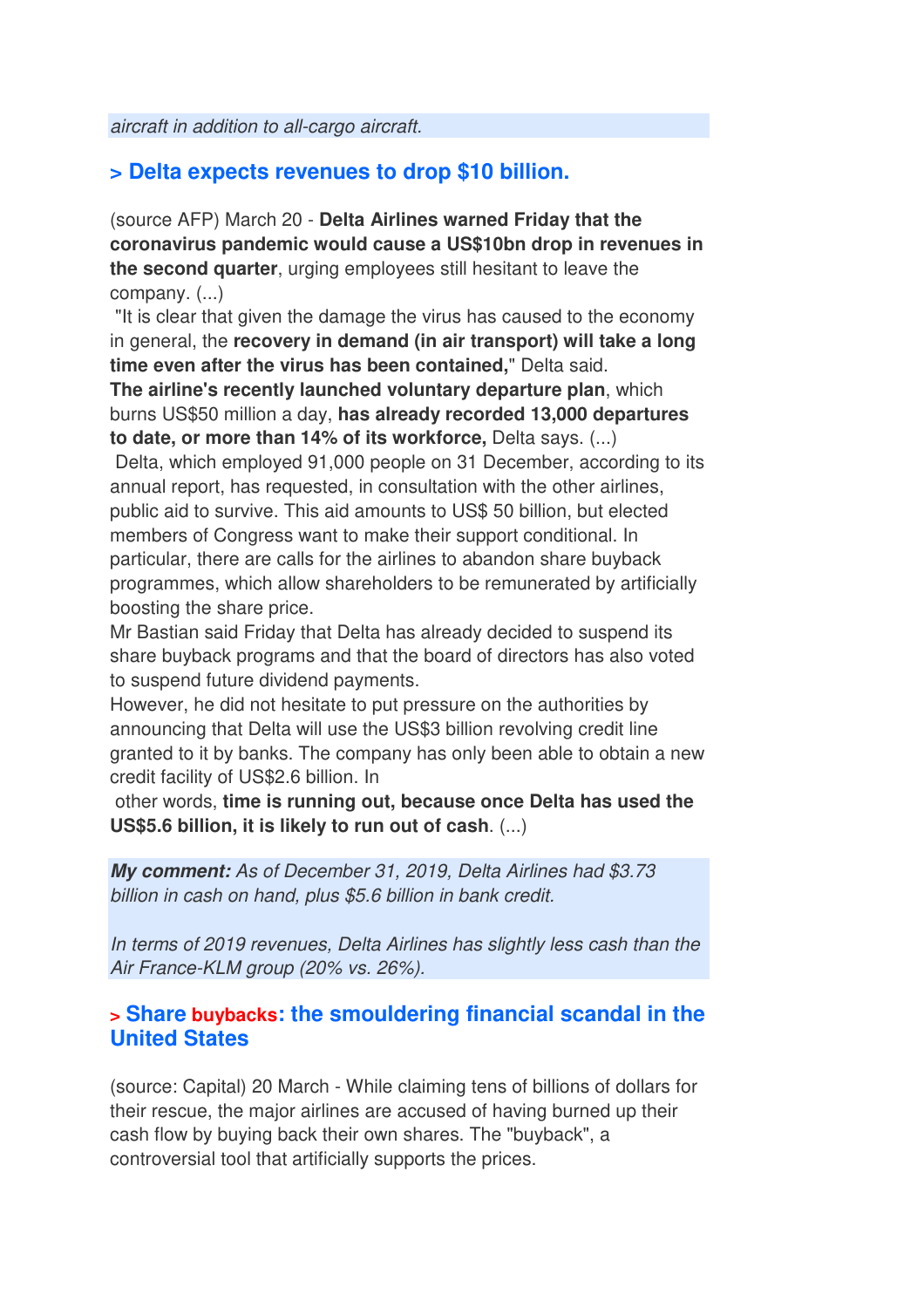The airline industry is going through its biggest crisis since 9/11, grounded by the coronavirus epidemic. Without massive government support, almost all airlines will be bankrupt within a handful of weeks.

**American Airlines, United Airlines and Delta Airlines have estimated that the industry needs \$25 billion in subsidies and \$25 billion in loans and tax breaks to survive**. They are also calling for tax relief until at least the end of 2021, which could amount to tens of billions of dollars.

From that point on, there **are voices in the ranks of American parliamentarians pointing to the irresponsible behaviour of the directors of these companies. The four largest companies (Delta, American, Southwest and United) have collectively spent \$39 billion to buy back their own shares over the last five years,** according to S&P Dow Jones Indices, a US company that provides financial data. **These transactions were done out of their cash flow, which is sorely lacking today.** 

 "We've told Congress that any financing for the aviation industry has to have strict rules," said Sara Nelson, president of the Association of Flight Attendants, a union of flight attendants. "There will be no public money for CEO bonuses, share buybacks or dividends," she said. "If so much public money is raised, then that should include a ban on reinstating share buybacks," tweeted Democratic Representative Alexandria Ocasio-Cortez.

#### **Buying back his own shares, what's the point?**

Companies use their cash to buy back their shares for several reasons. It is used to "burn" shares, which mechanically increases the earnings per share of the remaining shares. This can be useful, for example, in the case of a company that issues a lot of new shares to compensate its executives. Buying back shares can then mitigate dilution to the capital of other shareholders. Most of the time, this tool supports the stock price. So much for the concept, but it can lead to drifts.

"The controversy surrounding share buybacks is intensifying," says Nicolas Chéron, head of market research for broker Binck. "**Companies have preferred to thank their shareholders by supporting the prices of their own shares rather than by cleaning up their finances or building up a large cash position. As a result, hit hard by the Covid-19 crisis, they are absolutely unable to cope and are asking the state for help,**" he adds. "The share buybacks have been an artificial support for Wall Street," says Sacha Pouget, associate director of the strategy consulting firm KB Advisors. "Companies that have used this scheme should be banned from using it if one cent of public money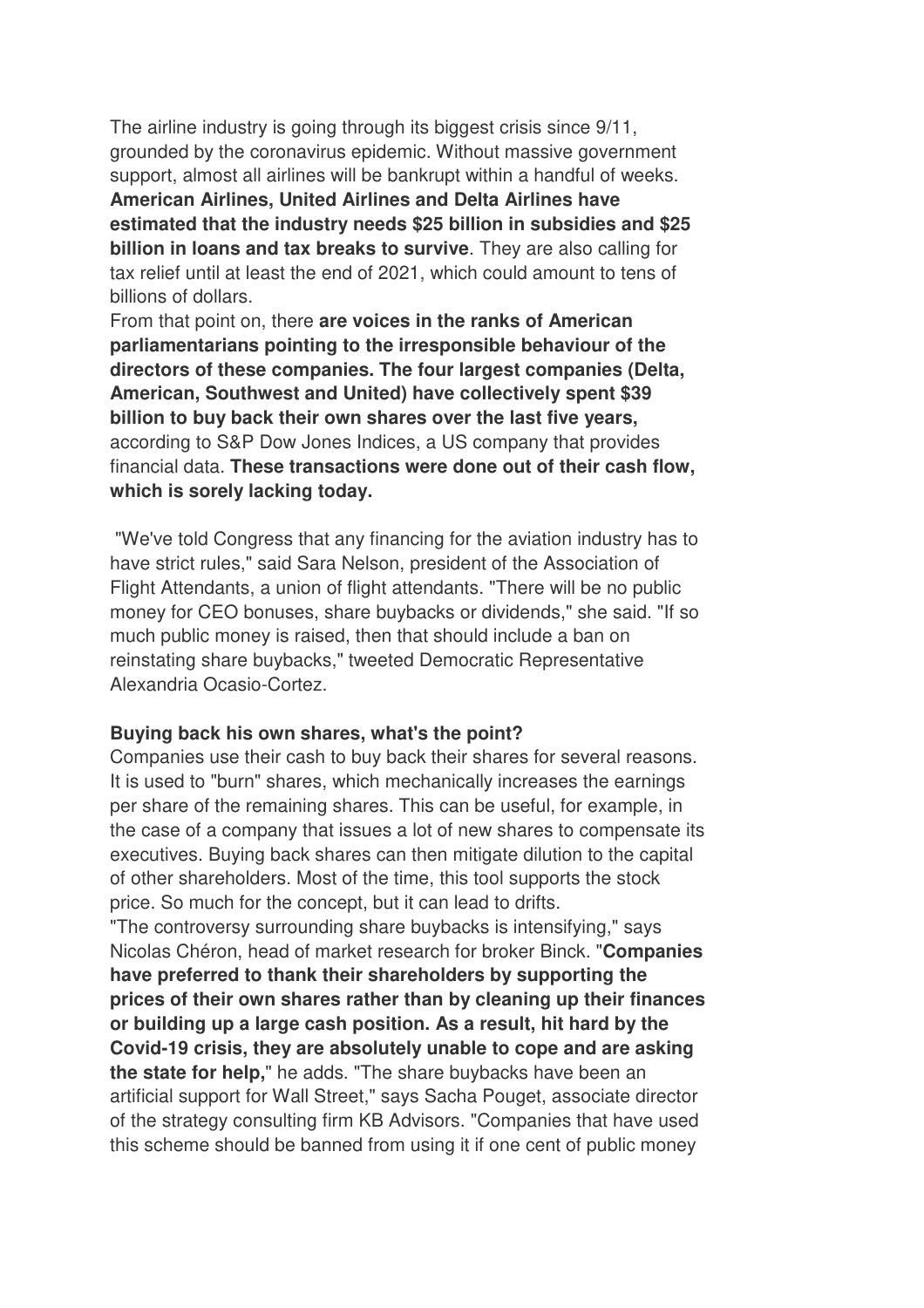is spent on them". (...)

*My comment:* The US airlines have anticipated the scandal: they have already pledged not to buy back any more of their shares.

Will this be enough to convince Congress to grant them the aid requested?

#### **> Lufthansa does not expect to resume flights for another three months**

(source: Le Journal de l'Aviation) March 19 - The conference organised by Lufthansa to present its annual results for 2019 has been totally disrupted by current events and has turned into a "coronavirus crisis conference" in the words of Carsten Spohr, the group's CEO. And the least that can be said is that the outlook for 2020 is not good: "For the past few days, nobody wants to fly anymore. For the past few days, nobody has been allowed to fly anymore," he says. **Carsten Spohr announced a further reduction in the flight schedule starting next week and said that the future of air transport would be very bleak if governments did not come to the rescue of airlines**. But he remains optimistic that the Lufthansa Group is among the best equipped to withstand this crisis.

After the standstill of Brussels Airlines and Austrian Airlines, further cuts will be made in activity. As of 25 March, 95% of flights will be suspended and 700 of the 763 aircraft of the group will be grounded. (...)

 " [...] We will hold out longer than others", says Carsten Spohr. The head of **Lufthansa** points out that the group **has a good level of liquidity (€4.3 billion) and available credit lines amounting to €800 million**. In addition, it owns 86% of its fleet, and almost 90% of these aircraft are not already committed as collateral for credit, representing a book value of €10 billion. It is therefore in a position to obtain loans - but it is not in a position to sell its fleet.

Furthermore, the fact that the fleet is no longer flying will reduce its costs by 60% (for example by eliminating fuel expenses). "That won't be enough. "The group will therefore work to reduce its fixed and semi-fixed costs by a third (8 billion euros in 2019). This will involve "drastically reducing" certain investments - they were expected to exceed 3 billion dollars in 2020, negotiations are underway with Airbus and Boeing -, the termination of wet lease contracts, social measures (hiring freeze, elimination of overtime, unpaid leave, part-time work), the suspension of all training and MRO operations not related to safety, marketing expenses (........)

"**For the moment, we have three scenarios, one based on a flight**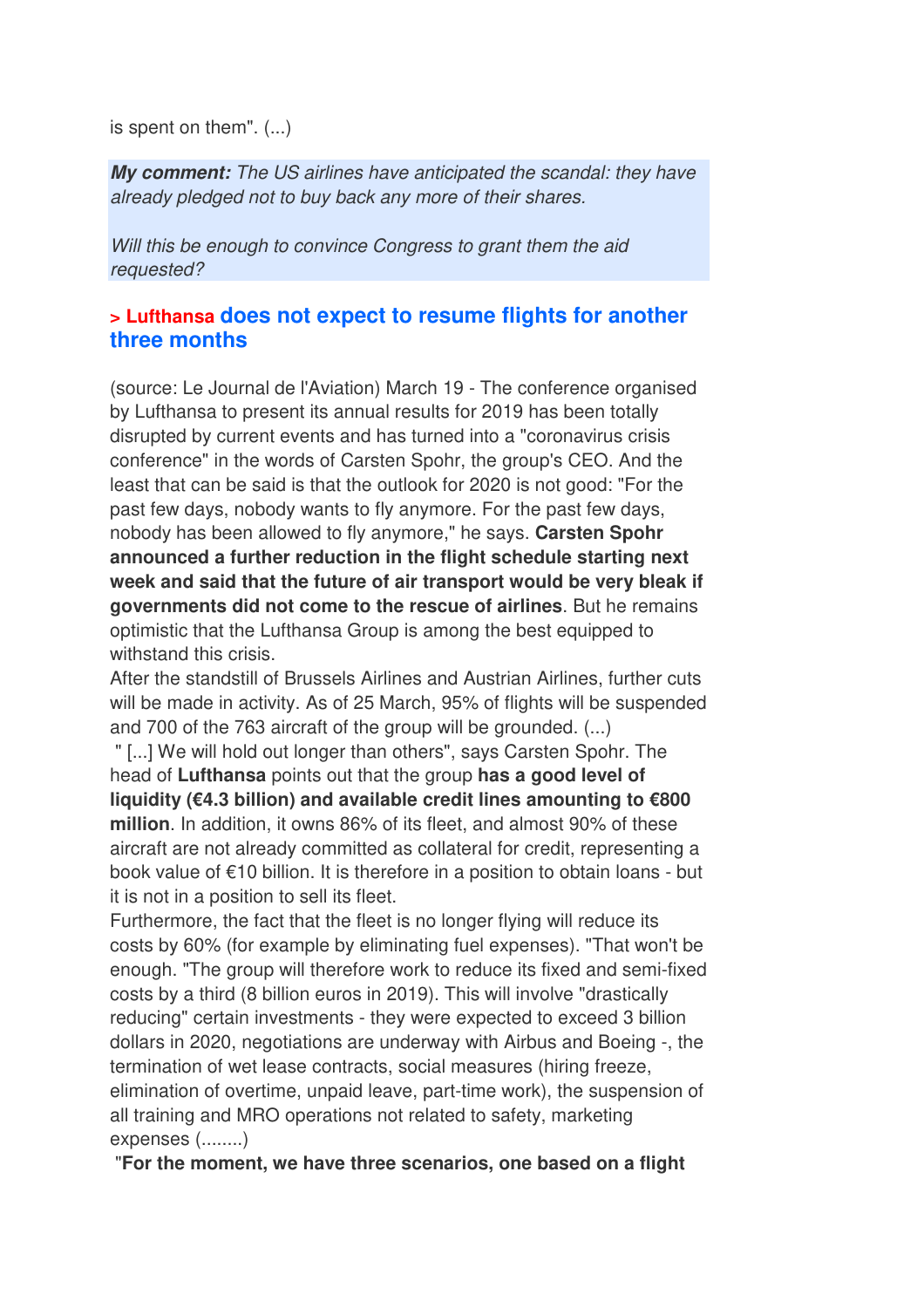**schedule of 5% to 10% over three months, another over six months, and the last over twelve months. I would be very happy if we could fly this summer, but we can't expect a normal flight schedule,** it will be a special schedule because we need reservations. "Carsten Spohr is also concerned about the face of air transport after the crisis, especially the demand from high-contribution passengers and businesses. **"The questions we are asking are what the structure of the industry will be after the crisis, what will be the structure and size of the Lufthansa Group and what will be the role of European aviation in a world that will have changed profoundly**? »

*My comment:* This article provides some interesting comparative elements, which may reassure us about the near future of the Air France-KLM Group:

. Lufthansa planned to invest 2.8 billion euros in 2020, Air France-KLM 4 billion euros (on average over the next 5 years). It will be easier for Air France-KLM to reduce its investments

 . Lufthansa has €5.1 billion in cash at its disposal, less than Air France-KI M which has  $€6$  billion.

As a reminder, the Air France-KLM Group communicated on 13 March 2020:

"Last week, the Air France-KLM Group drew down a revolving credit line for a total amount of 1.1 billion euros and KLM drew down a revolving credit line for a total amount of 665 million euros. 665 million. The Group and its subsidiaries thus had more than 6 billion euros of liquidity at 12 March."

#### **> Ryanair suspends all its flights**

(source Business Travel) March 19 - The company announced that it will finally suspend all its flights from March 24th... (...)

**Ryanair has just indicated on its website that it will suspend all its activity from 24 March**. This is an unprecedented peacetime measure. It states on its website: "In recent days the development of the virus has led European governments to impose major restrictions on travel which has had a negative impact on Ryanair and has led to numerous cancellations...From 18 March at 24H to 24 March at 24H, flights will be reduced by 80% and from 24 March at 24H most planes will be grounded". (...)

#### **> The Italian State to take control of the airline Alitalia**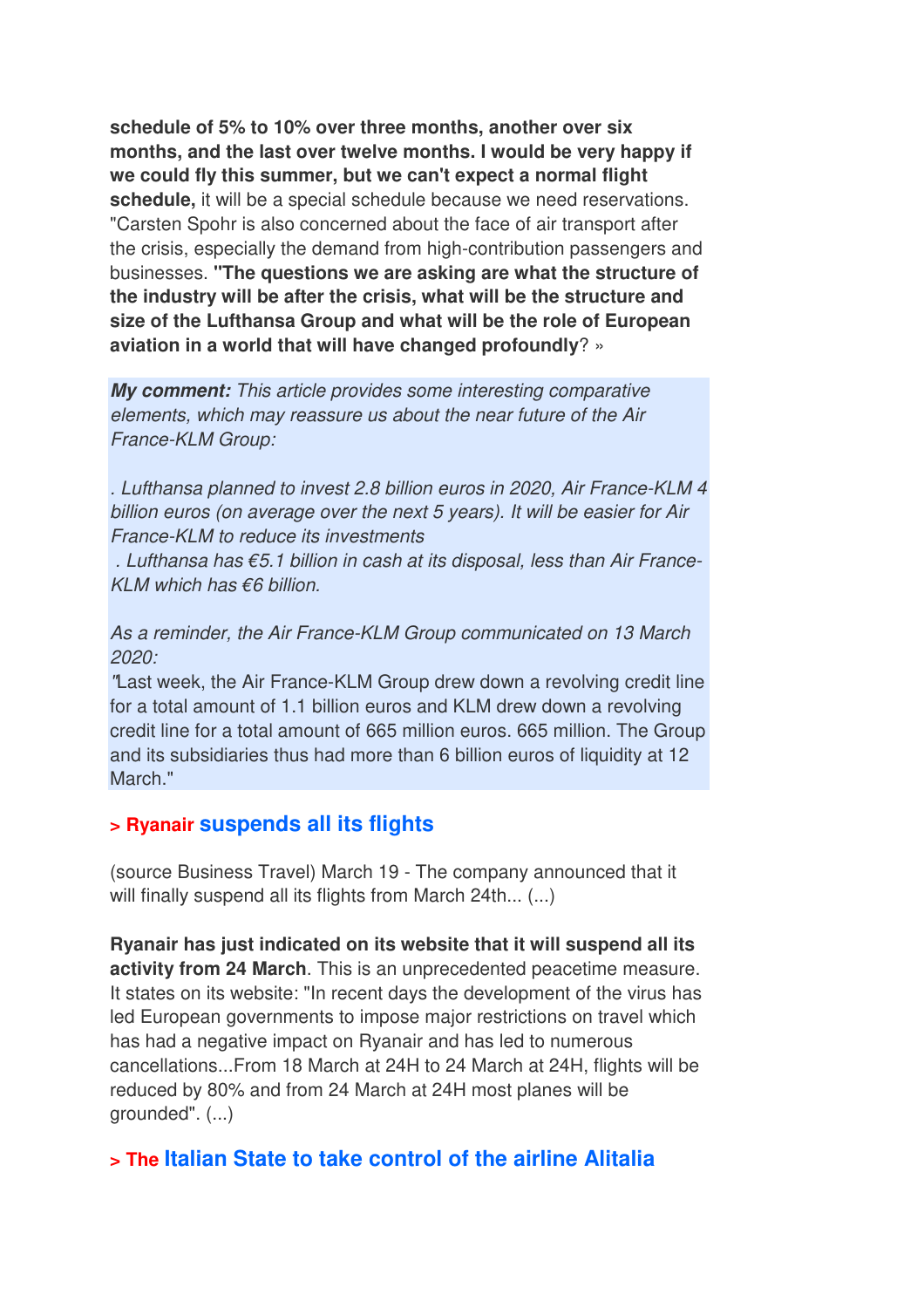(source Le Monde) 18 March - This is the first decision of this type, and probably only the beginning of a long list of nationalisations, temporary or not, guided by the urgency born of the need to respond to the challenge of the coronavirus. During the night of Monday 16 March to Tuesday 17 March, **the Italian government announced its willingness to proceed, in the coming days, with the nationalisation of the national airline Alitalia, which has been in great difficulty for years.** 

For the time being, the conditions for public intervention remain very unclear. "The State foresees the creation of a new company fully controlled by the Ministry of Economy, or controlled by a company with a majority public participation, even indirect," the terms of the decree, signed by the President of the Republic, Sergio Mattarella, provide. In other words: **the outlines of the operation are not known, but it is essential to continue to have a national air force,** considered a strategic asset at a time when the country has been gradually cut off from the rest of the world in recent days as the borders have been closed. With this in mind, and in addition to placing 4 000 employees on short-time work, **the Italian State has reportedly allocated EUR 600 million to the aviation sector - of which Alitalia represents the bulk** - for 'natural disasters'. The figure, which was unofficially released, has neither been confirmed nor denied.

**The European Commission,** whose competition services **had opened a second investigation in February on suspicion of illegal aid, following a €400 million loan granted by the Italian State at the end of 2019 (the first investigation, concerning another €900 million loan, dates back to 2018),** recognised that in view of the situation, there was no reason to oppose the measure. "Like others, Alitalia is and will be strongly affected by the situation", a Commission spokesman said on Tuesday, arguing that the Treaties "allow states to give aid to compensate for damage caused by exceptional circumstances". Placed under trusteeship The airline, most of whose aircraft have been grounded by the closure or restriction of international air routes, is therefore saved. **Before the start of the health crisis, however, its days seemed numbered**. Too "small" compared to the giants of the sector, burdened by high operating costs and considerable debt and facing competition from the large low-cost airlines, Alitalia carried 22 million passengers in 2018, compared to 142 million for the Irish Ryanair and 180 million for the German Lufthansa and the American Delta Airlines. (...)

**In the immediate future, and unexpectedly, the survival of the Italian national airline is assured**. Will the state have the means to pay the cost of this (re)takeover for a long time, when its already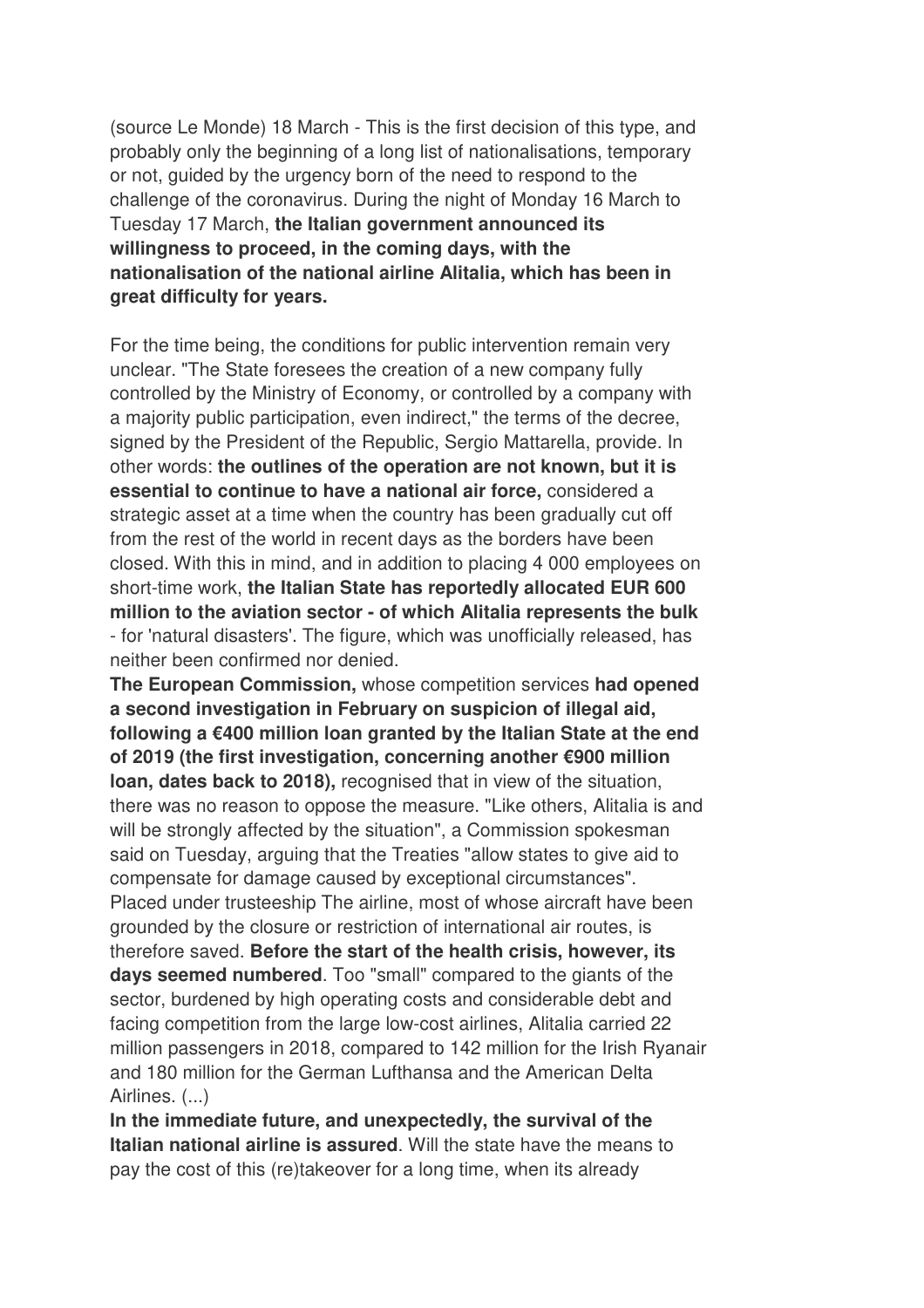precarious situation will inevitably deteriorate due to the consequences of the pandemic? Nothing is less certain, and several opposition leaders have expressed concern about the long-term consequences of this decision. **For the time being, the Italian government does not have the luxury of thinking in years, whereas the situation requires us to think in terms of the day-to-day.**

*My comment:* Year after year, Alitalia's disappearance is announced as inevitable. Yet the Italian airline is still there.

Maintaining it at all costs has a price: 900 million in 2018, 400 million in 2019, 600 million in 2020. Not forgetting the sums invested by KLM, then by Air France-KLM, then by Etihad Airways.

## **> Norway brings a breath of fresh air to the aviation sector**

(source AFP) 20 March - **Norway** is going to bring a breath of fresh air to its airline sector weakened by the Covid-19 pandemic by pledging to provide 6 billion crowns (502 million euros) in guarantees to the companies.

Following a compromise between the centre-right government and the opposition, the Nordic country is **offering** 3 billion kroner (€251 million) in guarantees to **the low-cost airline Norwegian Air Shuttle and** 1.5 billion kroner (€125 million) each to the incumbent carrier SAS and regional airlines such as Widerøe.

In detail, the State will take over 90% of the guarantees, the remaining 10% will be provided by third party banks, financial institutions or commercial actors. (...)

Its boss Jacob Schram (...) had warned that the survival of the low-cost company, which was plunging under a colossal debt, was a matter of "a few weeks" due to a lack of new liquidities and had called for state aid. To respond to the crisis, the company announced the cancellation of 85% of its flights and the partial unemployment of 7,300 employees. (...)

 The Norwegian government had already announced last week a temporary suspension of the passenger fee and airport tax, measures which the companies consider insufficient.

**On Tuesday, neighbouring Sweden and Denmark had also come to the aid of SAS by committing to provide more than €275 million in the form of state guarantees**. (...)

*My comment:* Some people believe that the Covid-19 crisis is a godsend for airlines that were in trouble before the virus arrived. This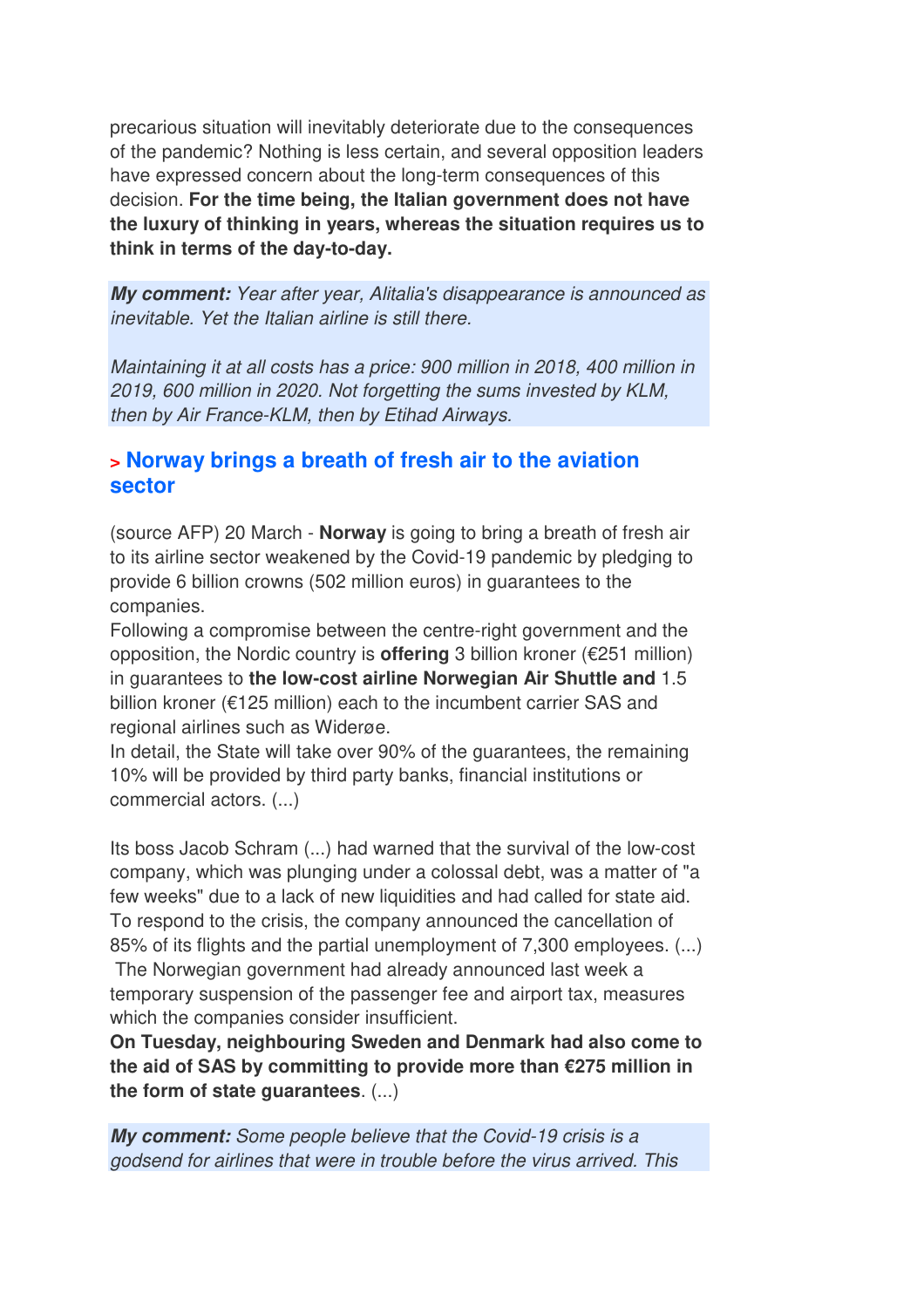has to be qualified; in most cases, government support takes the form of financial guarantees, not cash payments.

It will be up to the airlines to repay these sums, with interest, once the crisis is over.

## **> India considers \$1.6 billion rescue package for aviation sector after coronavirus crisis**

(Reuters source, translated with Deepl) March 18 - **India is planning a \$1.6 billion rescue package for the aviation sector,** which has been undermined after the coronavirus outbreak forced countries to close their borders and made air travel nearly impossible, two government sources told Reuters.

The finance ministry is considering a proposal to temporarily suspend most taxes levied on the sector, including a deferral of the tax on aviation fuel, the sources, who have first-hand knowledge of the issue, told Reuters. (...)

**The Indian unit of CAPA, a global aviation consulting firm, said that regardless of the tax concessions and support that the government might offer, most airlines will have to scale back their operations and the most vulnerable carriers could close down**. (...)

## **> Ethiopian Airlines lost \$190 million in two months**

(source Le Journal de l'Aviation) March 23 - Decidedly no carrier is escaping the devastating effects of the coronavirus pandemic (Covid-19) which is dangerously weakening the world economy and air transport day after day, not even **Ethiopian Airlines, Africa's largest airline**.

In an exclusive interview with the local newspaper The Reporter, the CEO of Ethiopian Airlines, Tewolde Gebremariam, said the carrier **lost \$190 million in revenue during February and March due to** disruptions of flights to several destinations and reduced demand due to border restrictions imposed by states to contain the spread of the coronavirus.

Prior to the pandemic, Ethiopian Airlines served approximately 100 destinations in Africa, Europe, the Americas and Asia. It is one of the largest airlines in the world in terms of the number of countries served. However, after suspending flights to 20 nations, the carrier has just announced the complete cessation of services to 30 others. This is in application of a decision by the Ethiopian Prime Minister, Abiy Ahmed. Until now, Tewolde Gebremariam recalls, the company had already grounded twenty long-haul aircraft and reduced its operations by 25 to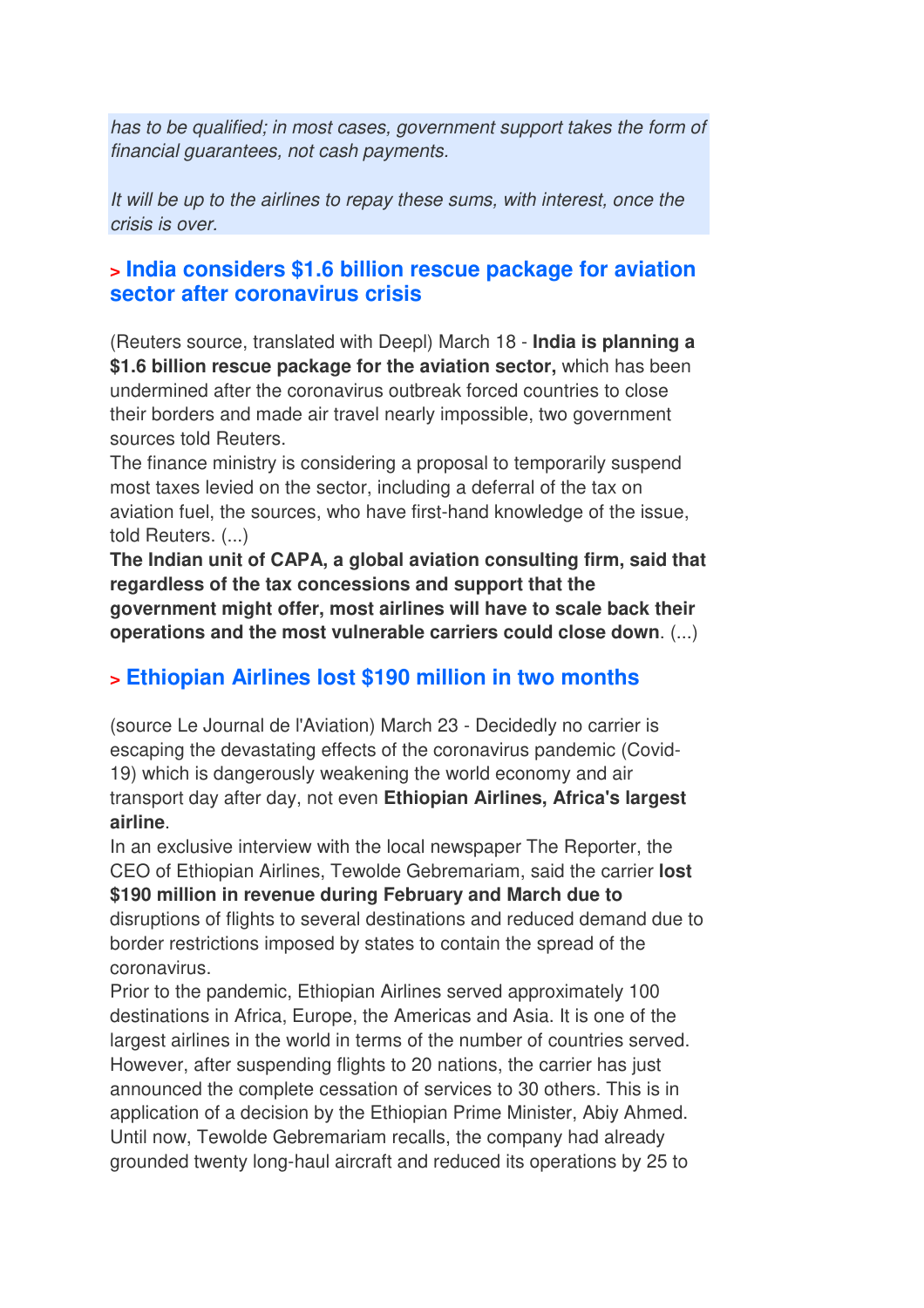30%. **Now almost half of its fleet of 108 aircraft is expected to be grounded** and the shortfall will increase over the next two to three months. In line with the cost-cutting programme put in place, it is considering temporary reductions in the number of contract workers and the reduction of outsourced services if the situation persists, rather than layoffs. Ethiopian Airlines has almost 14,000 permanent and 3,000 contract employees.

**However, as it has done since the beginning of the crisis, the company will continue to operate flights to China**. It will further mobilize its cargo capacity as part of its participation in the global effort to transport kits and medical supplies to the four corners of the world. To this end, the airline will benefit from a multifaceted support programme in China, the epicentre of the pandemic. **"China supports not only its own airlines, but also foreign companies, notably Ethiopian Airlines,** which serves the country [...]. Both in kind and in cash," Tewolde Gebremariam told The Reporter. (...)

*My comment:* There is an explanation for the success of Ethiopian Airlines. Africa's leading airline carries cargo from China to Europe and the United States.

According to an article in Echoes on January 17, 2019:

"Beyond low wages, it is above all the absence of customs barriers that delights investors. Clothes made in Ethiopia can flood the American market without being subject to the slightest dollar of customs tax. This "Agoa" agreement was concluded by Bill Clinton exactly twenty years ago to help some forty African countries. And, miraculously, Donald Trump has not called it into question, at least for the time being. Sold in the United States, a garment "made in Ethiopia" is therefore 27% cheaper than if it were imported from Vietnam or Bangladesh. A similar agreement has been negotiated with Europe. So China and India have made Ethiopia their Trojan horse: instead of exporting from home, they are using Africa to flood the West with their goods, free of taxes. (...)

But none of this is actually produced in Ethiopia: hangers and labels are imported from India, fabrics from China and Hong Kong. In the absence of industrial experience, the African country just puts it all together. It is the newest and weakest link in this globalization. Financially, it is a real godsend: these little textile hands are among the least paid in the world. They earn \$50 a month, five times less than Chinese women and half as much as Vietnamese women."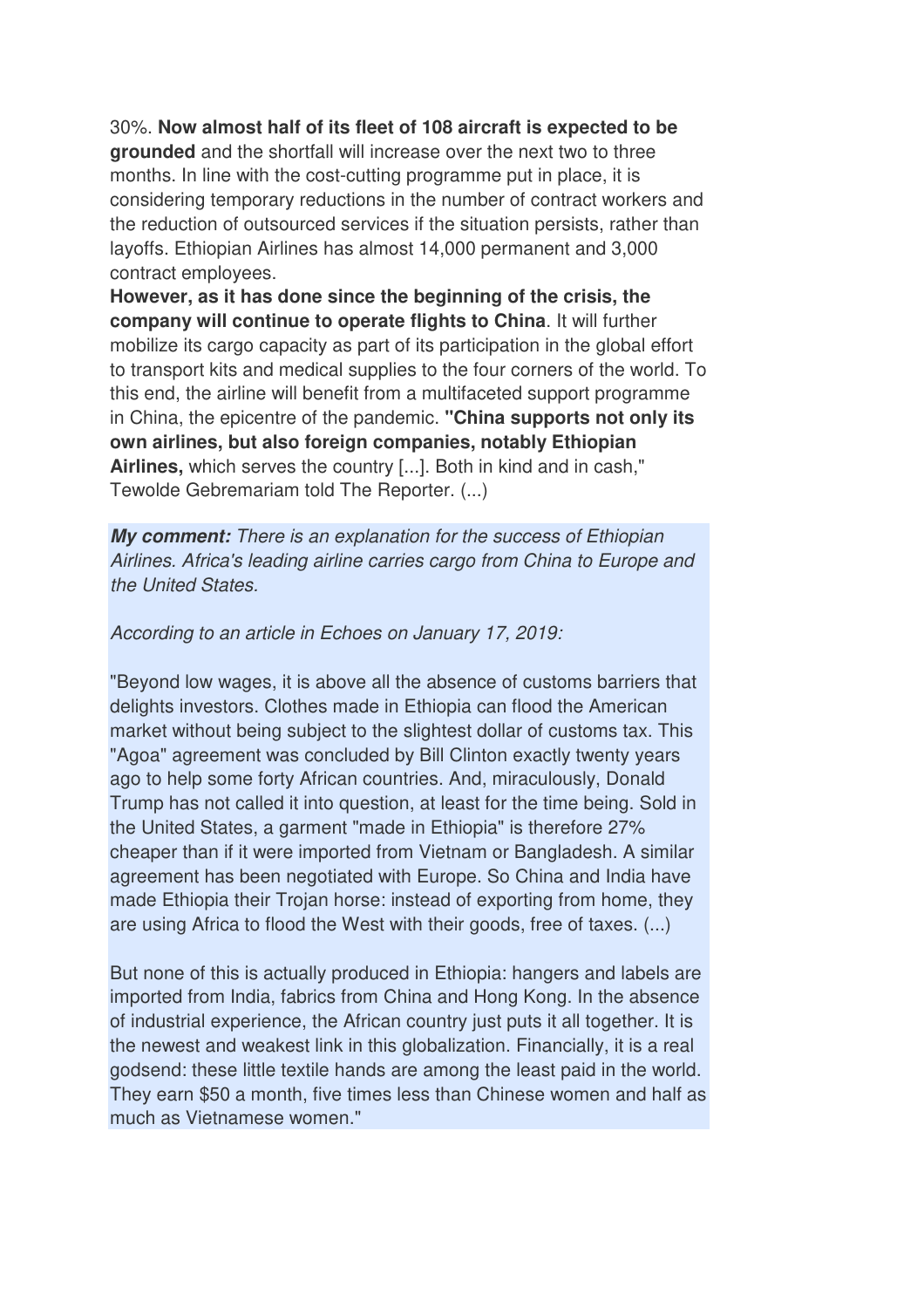## **> Coronavirus raises concern for African civil aviation**

(source Le Journal de l'Aviation) March 16 - No region of the world is immune to covid-19, whose spread has now been declared a pandemic. For nearly three months now, global air transport has been shrinking. **While Africa seemed to be spared so far, its air transport sector is beginning to feel the effects**. As of March 16, the continent had recorded 360 cases of infection (including seven deaths) in 25 countries. (...)

 In recent days, the worrying spread of the coronavirus has forced many African countries to take more drastic measures.

For example, **Morocco,** which has recorded 28 cases of infection and one death, has **just suspended all international flights with the exception of cargo flights**. A similar decision has been taken by Djibouti, a nation in the Horn of Africa that has so far recorded no cases of infection. Other North African countries, such as Tunisia, have closed their airports to passengers arriving from or having transited over the past 14 days from countries classified as "high-risk".

**Ghana, for its part, now bans all passengers (except Ghanaians) from (or in transit through) "a country that has registered more than 200 cases of coronavirus infection".** Yesterday, **South Africa followed suit by** announcing the suspension of visas for "foreign nationals from high-risk countries such as Italy, Iran, South Korea, Spain, Germany, the United States, the United Kingdom and China. » **Overall, all African countries are implementing restrictive** 

**measures to contain the worrying spread of the virus**. (...)

 In this unprecedented situation, African airlines and even airports are trying as best they can to contain the financial drain. As a result of emergency measures, we have seen in recent weeks a freeze on recruitment, forced leaves (without bonus), reduction of capacity on domestic markets and a halt to purchases, outside of operating needs. On the

 sidelines of the recent Avia Africa summit **on 4 March** in Addis Ababa, the International Air Transport Association (**IATA**) **indicated that African airlines are collectively expected to lose around \$400 million in turnover due to what has so far been an epidemic. But given the extent of the spread in recent weeks, the institution is now expecting greater losses.** (...)

## **> Unexpected departure of political star pushes Boeing into crisis**

(source AFP) March 20 - Boeing announced on Thursday the surprise resignation of Nikki Haley, former ambassador of Donald Trump to the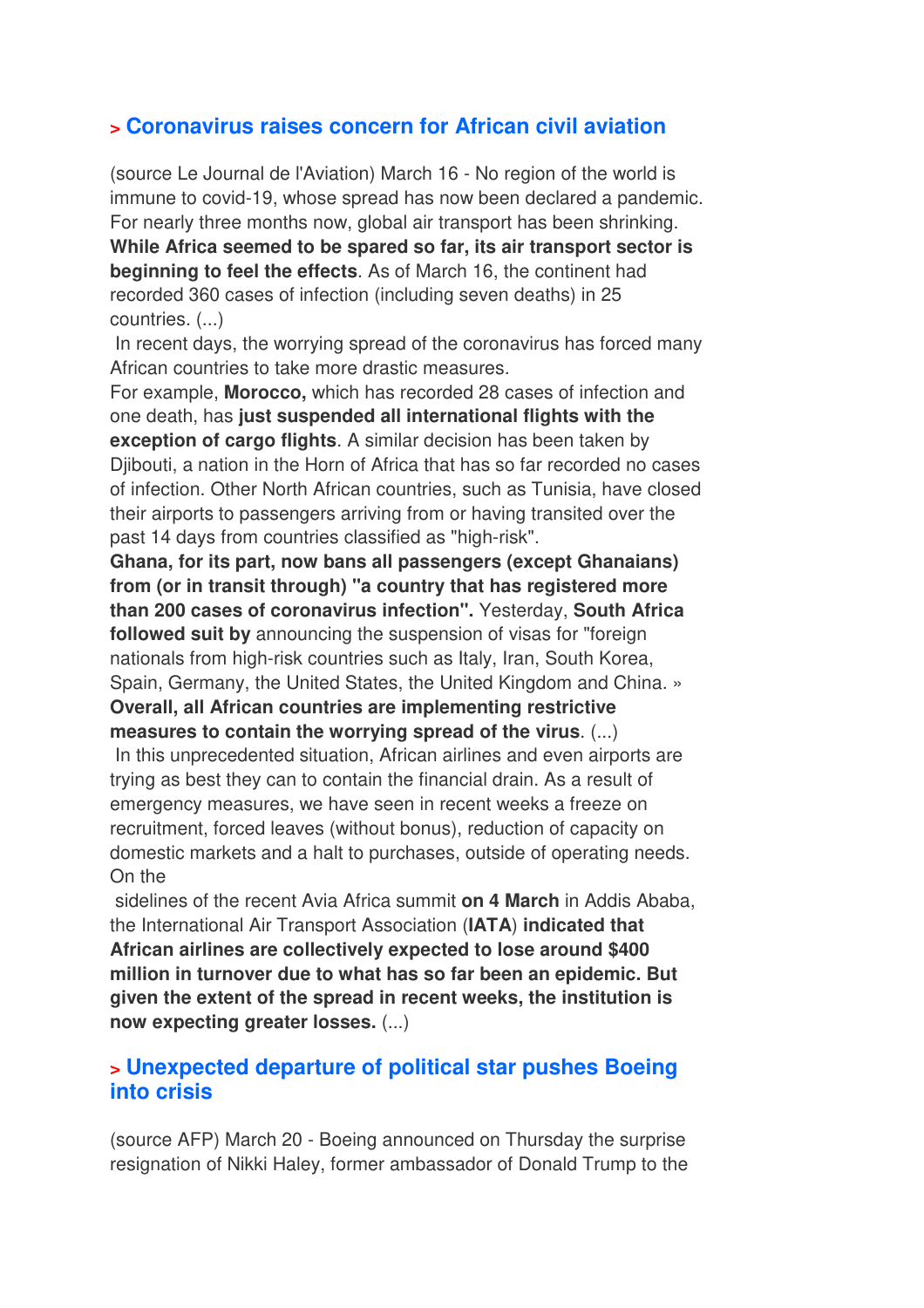United Nations, from its board of directors. Haley was opposed to the company's request for a public bailout to deal with the coronavirus pandemic that is devastating civil aviation. (...)

 It comes at a pivotal moment for the aircraft manufacturer, which is facing two crises.

On the one hand, **Boeing is still** stuck in the **difficulties of the 737 MAX,** which has been grounded for more than a year after two close accidents that killed 346 people. **The bill has already surpassed \$18 billion and is** expected to climb even higher, due to complaints from the families of victims and the uncertainties surrounding the MAX's return to service.

**The coronavirus pandemic has opened a second front**. Airlines, which had to interrupt transatlantic flights, suspended all aircraft deliveries and postponed orders for new aircraft.

Boeing, which has still not suspended production in its factories, is no longer recording any real revenue.

**The group has turned to the federal government and asked for a rescue plan of at least \$60 billion**. (...)

**The possible rescue of Boeing with taxpayers' money is a controversial issue in the United States, where many experts believe that the group's choices have plunged it into the current situation.** 

 A bailout should therefore be carried out on the terms of the federal government, with some even suggesting an entry into the capital of the latter. (...)

*My comment:* The pandemic comes at the worst possible time for the US manufacturer.

Anyway, it would be surprising if the government of D. Trump abandons Boeing. In the worst case scenario, Boeing could be put into chapter 11 bankruptcy protection.

In the United States, this procedure allows a company to restructure without having to pay its debts. During the decade of the 2000s, most US airlines took advantage of this provision to re-launch themselves and compete with European airlines.

## **> Airbus in battle order to face a long crisis**

(source Les Echos) March 23 - **Continuing to produce, even in slow motion, while preserving cash flow in the face of revenue attrition: this is the course of action adopted by Airbus to get** through the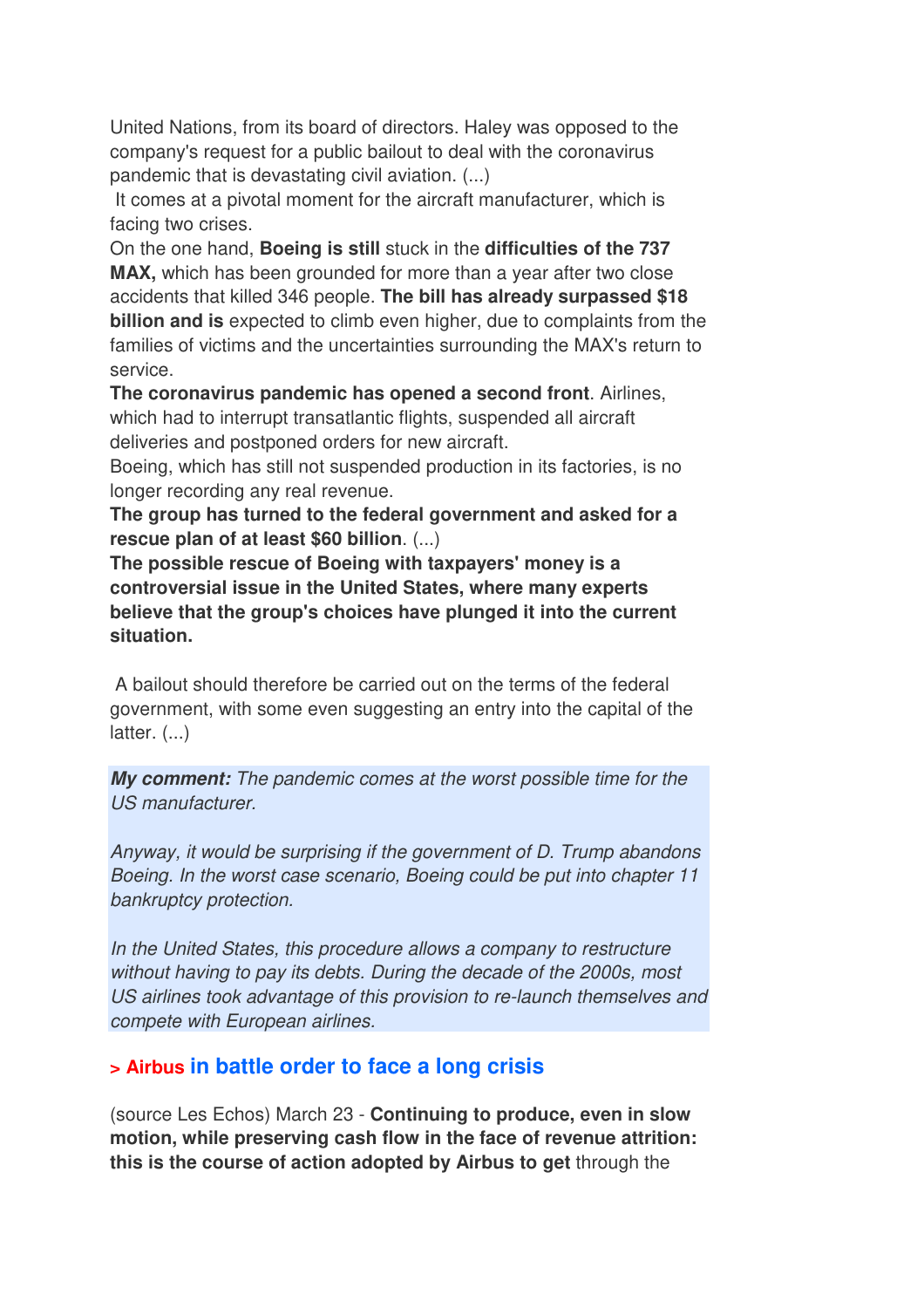coronavirus crisis. The European aircraft manufacturer, which had suspended operations at its industrial sites in France and Spain for four days last week, resumed production as planned on Monday morning, after implementing health safety measures. And this despite the opposition of several trade unions, who are calling for a prolonged shutdown of the lines and the confinement of Airbus employees. No site has been closed, but production will only return to normal very gradually," Airbus executive chairman Guillaume Faury said at a press conference call. We have to learn to work in these conditions while ensuring the safety of our employees and we have no other objective at this stage".

"We have to face not one but two crises, one health crisis and the other economic," continued the Airbus boss. Regarding the health aspect, he announced the purchase of two million masks in China, part of which will be distributed to Airbus' "companions" and the rest will be given to governments. "We are also benefiting from the experience gained in China, where no Airbus employee has been infected and where production has gradually returned to normal," he added.

**On the economic side, the group announced financial measures to enable the company to continue to operate without the risk of a cash shortfall as cash** flows dwindle. Many airlines, whose activity has almost fallen to zero, have stopped making advance payments for their orders and have entered into discussions with Airbus and Boeing in order to postpone or even cancel some of these orders.

**The European manufacturer has therefore secured EUR 15 billion in credit lines, in addition to an existing credit line of EUR 3 billion**. It has also waived the payment of 1.4 billion in dividends for the 2019 financial year and suspended the pension fund contribution of around one billion. "We are reducing spending and investment wherever possible," added Faury.

However, **the Airbus boss does not consider it necessary, "at this stage", to seek direct state aid, unlike his rival Boeing,** which is asking for \$60 billion in aid for itself and its subcontractors. "We are not asking for direct aid at this stage, but we are asking for strong support for our ecosystem, first and foremost from the airlines, but also from the chain of subcontractors," he said.

In total, between the savings measures and the additional credits, Airbus would have generated some €30 billion in cash. That is the equivalent of 9 months of operating expenses for Airbus Commercial Aircraft, according to the investment bank Citi, which even considers it possible for the group to extend its resilience up to 27 months. **However,** while the short-term future of Airbus is assured, **the mediumand long-term consequences of this unprecedented crisis remain a question mark**, including for Guillaume Faury. "In previous crises,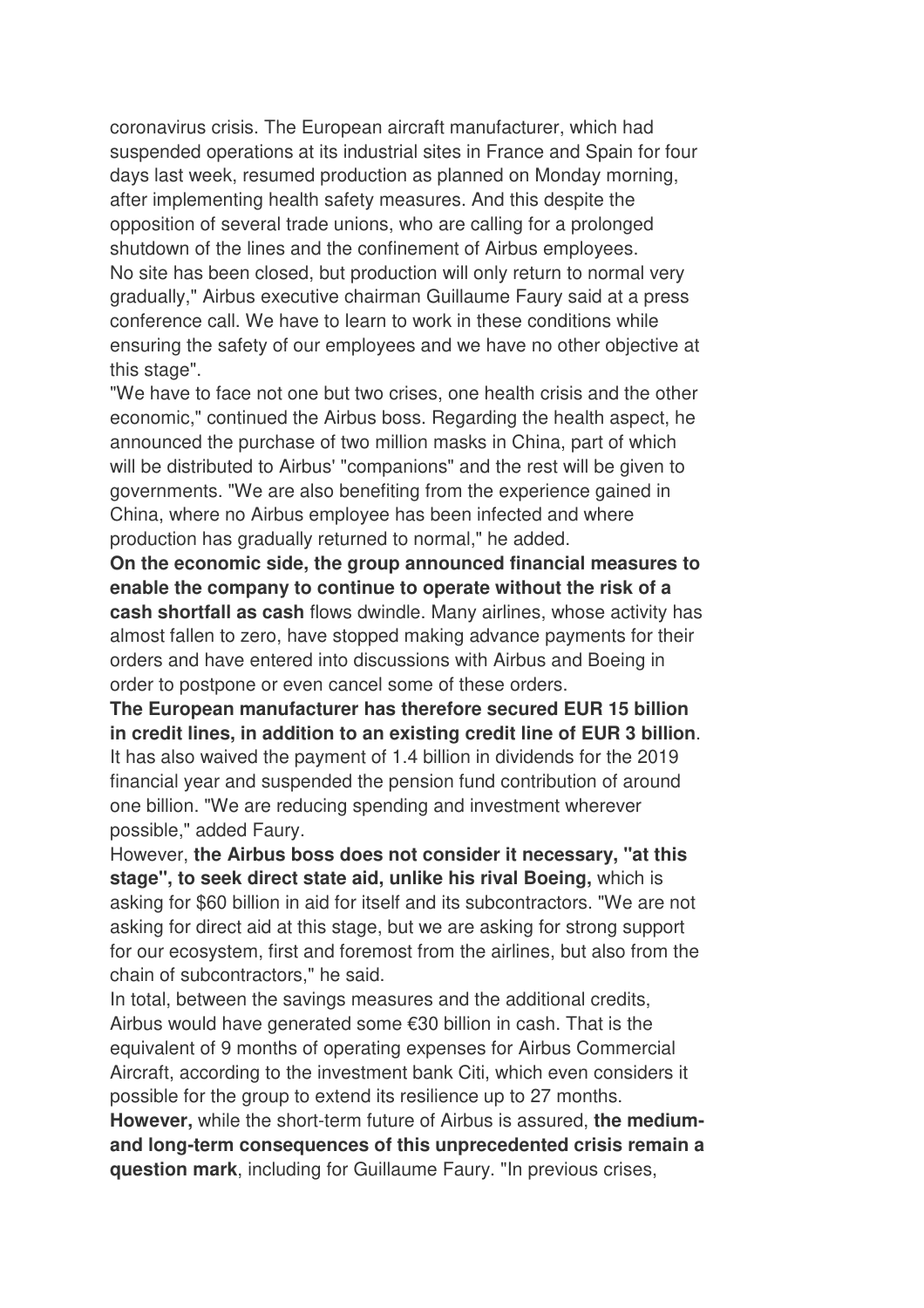recovery had been rapid, but this crisis is unlike any other," he acknowledged. In particular, the consequences on the order book remain unknown. Discussions" with airlines to postpone or cancel orders are underway, "but it is too early to give more details", said Faury.

**Everything will depend on** the level of government support to airlines to overcome the crisis. But also on how **quickly passengers will get back on planes once the pandemic is over. In China, where most of the epidemic has passed, air traffic has barely returned to 30 per cent of its previous level**.

*My comment:* Like most airline executives, the CEO of Airbus fears that the recovery of air traffic will be very slow after the end of the Covid-19 outbreak.

The airlines may need the support of their supervisory states until the summer of 2021, the season in which they make most of their profits .

## **> Jean-Marc Jancovici : " The time of the finished world begins "**

(source Le Point) 18 March - (...) One of France's historic strengths is to be at the forefront in the organization of large complex systems.

We are historically the world champions when it comes to making a quality hospital system (only the French can complain about it!), wellfunctioning rail or urban service systems, an optimal electrical system...

Before people said worse than hanging, our electricity system had only advantages, it was the best in the world (this is even what emerged from an International Energy Agency report that compared a large number of countries).

We are capable of planning, and above all we have a sense of community. The Americans are incapable of that, as evidenced by the fact that their public infrastructure is in a terrible state.

It is no coincidence that the French have a strong international presence in infrastructure management, which requires skills that our country can provide.

Our first "intellectual" competitors are the Chinese and Russians. It is not surprising that these two countries are accelerating in nuclear power, which is the industry par excellence that requires large-scale,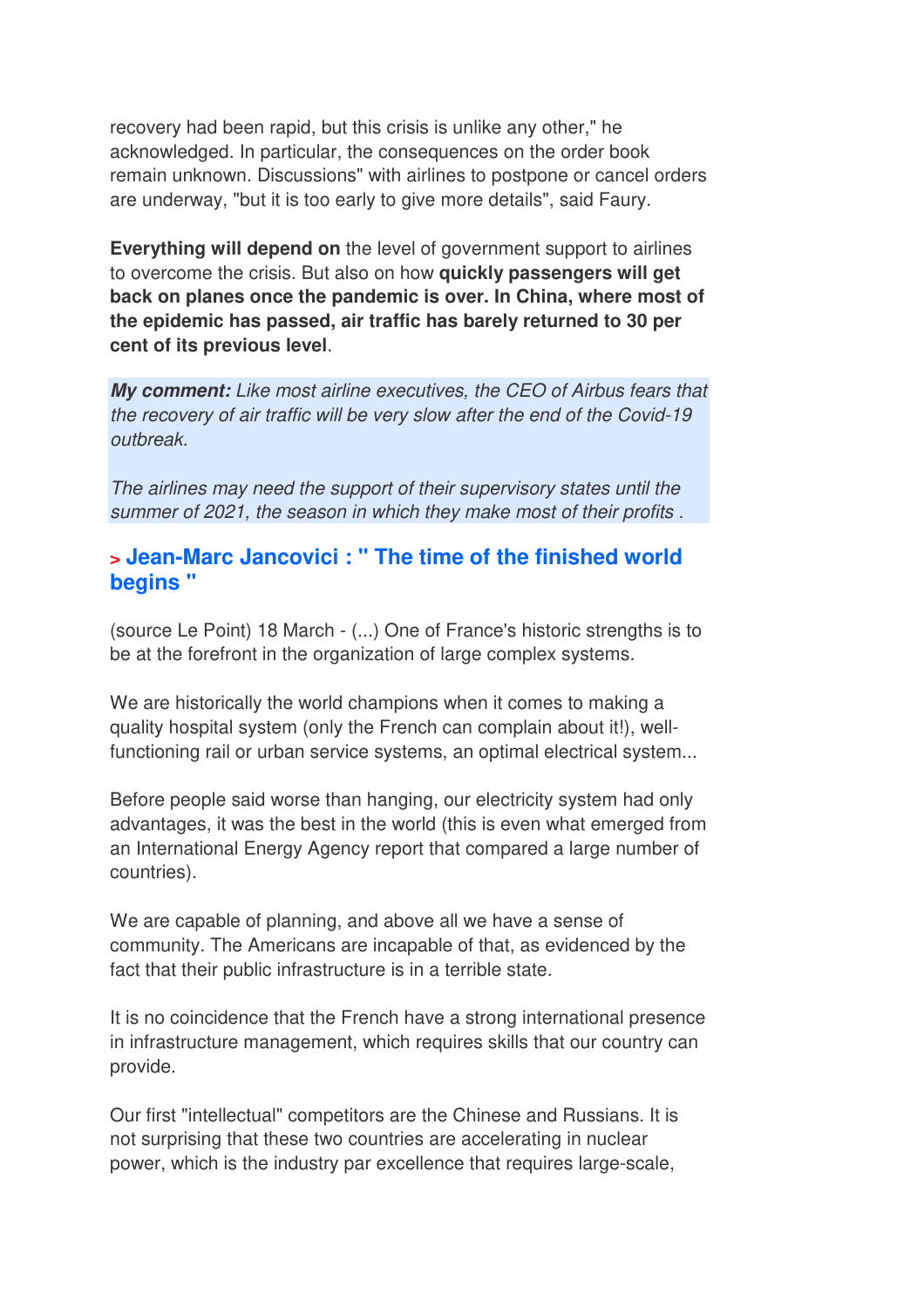long-term planning by the state.

We have - or had - at least one champion in every area essential to decarbonizing the economy, whether it be construction, railways, nuclear power, water, urban transport, urban planning or agriculture...(...)

*My reading advice:* The text above is taken from a long article available on the internet.

It opens up avenues for reflection on the strategy to be adopted to combat global warming.

## *Stock exchange press review ...*

### **> Air France-KLM: Causeway Capital Management raises capital**

(source Boursier com) 3 March - **In a letter received by the AMF on 3 March 2020, Causeway** Capital Management LLC (Los Angeles, California), acting on behalf of clients and funds under its management, **declared to the AMF that on 30 January 2020 it had exceeded the 5% threshold of the share capital of Air France-KLM** and that on that date it held 21 **shares on** behalf of the said clients and funds.506,317 Air France-KLM shares representing the same number of voting rights, i.e. 5.02% of the capital and 3.67% of the voting rights of this company. This threshold crossing results from an acquisition of Air France-KLM shares on the market.

The declarant stated that on 2 March 2020, it held, on behalf of the said customers and funds, 27,483,661 Air France-KLM shares representing the same number of voting rights, i.e. 6.41% of the capital and 4.69% of the voting rights of this company.

*My comment:* On March 3rd, Causeway Capital Management became the fifth largest shareholder in the Air France-KLM group. This was a surprise for investors as the company had not taken the trouble to report its situation in time (see article below on threshold crossings).

On her site, she says :

Causeway is an independent investment management firm specializing in global equity investment strategies. Causeway is a leading global investment management firm specializing in global equity investment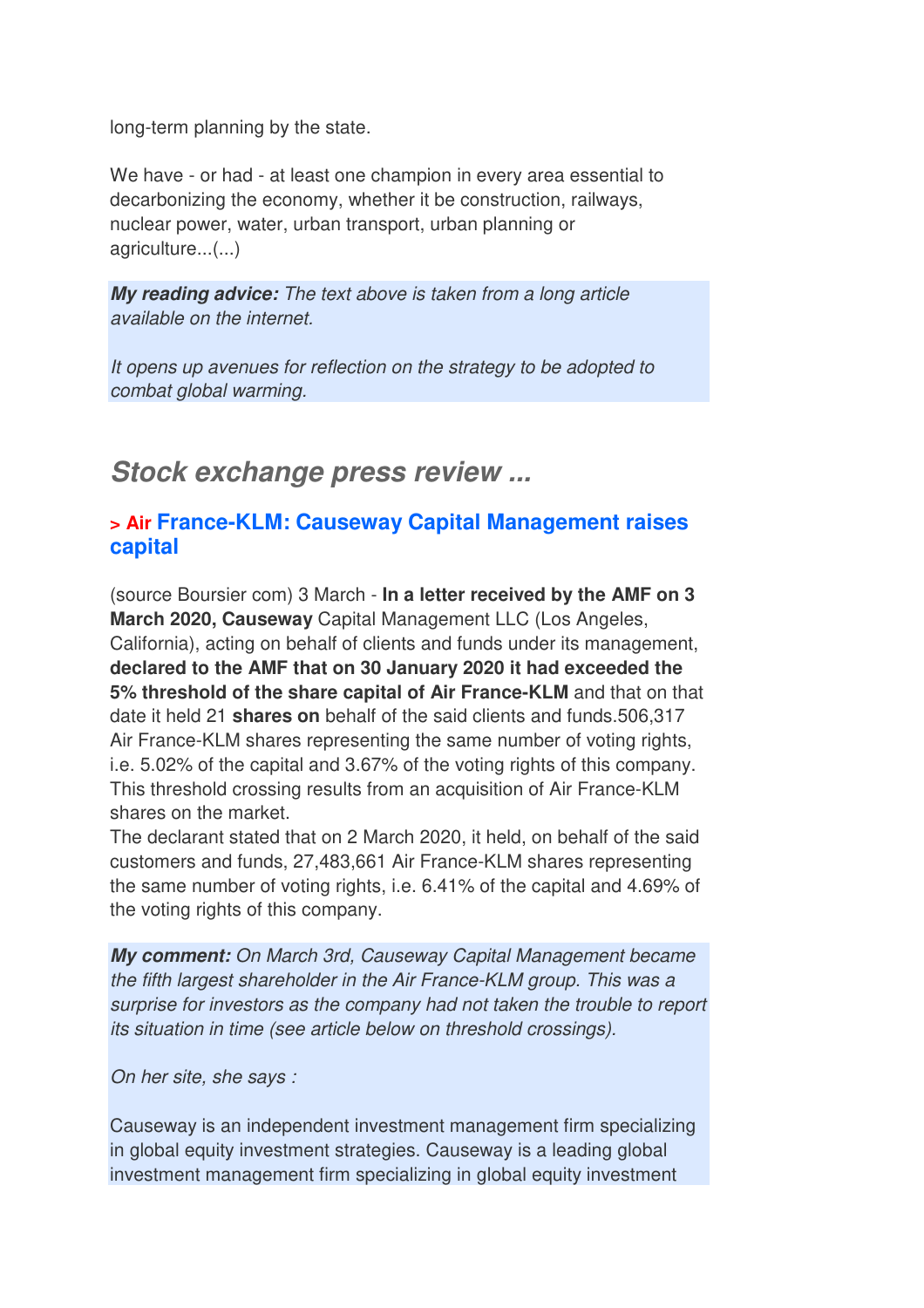strategies ... Based in Los Angeles, we manage assets for institutions in the United States and Canada as well as Australia, Europe, Asia and the Middle East.

We are convinced that we can outperform our clients' benchmarks over full market cycles by combining fundamental and quantitative research to identify investment opportunities in equity markets around the world. We seek to achieve superior returns over full market cycles while generally taking a level of risk commensurate with the potential return.

We strive to recognise market developments and the way clients view equities, and respond with strategies based on what we do best: buying poorly valued stocks, seeking upside potential and, where possible, dividend income, in both developed and emerging markets.

## **> Air France-KLM: Causeway Capital Management holds more voting rights**

(source: CercleFinance) 10 March - **Causeway** Capital Management LLC, acting on behalf of clients and funds under its management, **declared that on 9 March 2020** it **had exceeded the threshold of 5% of the voting rights of Air France KLM** and held, on behalf of the said clients and funds, 29,706,816 Air France KLM shares representing the same number of voting rights, i.e. 6.93% of the capital and 5.07% of the voting rights of this company.

This threshold crossing results from an acquisition of Air France KLM shares on the market.

*My comment: One* may wonder about the link between the arrival of Causeway Capital Management and the statements made by Minister Bruno Le Maire.

According to Libération dated March 12:

"With such a low price, Air France may become an interesting prey for some funds that would like to engage in a speculative operation of buying and selling securities. In this case, Bruno Le Maire does not rule out using the State's financial arm, the Special Investment Fund (FSI), as a sort of cavalry to counter aggressive operations. "

It remains to be seen whether Causeway Capital Management will continue to increase its stake in Air France-KLM and, above all, what its intentions will be.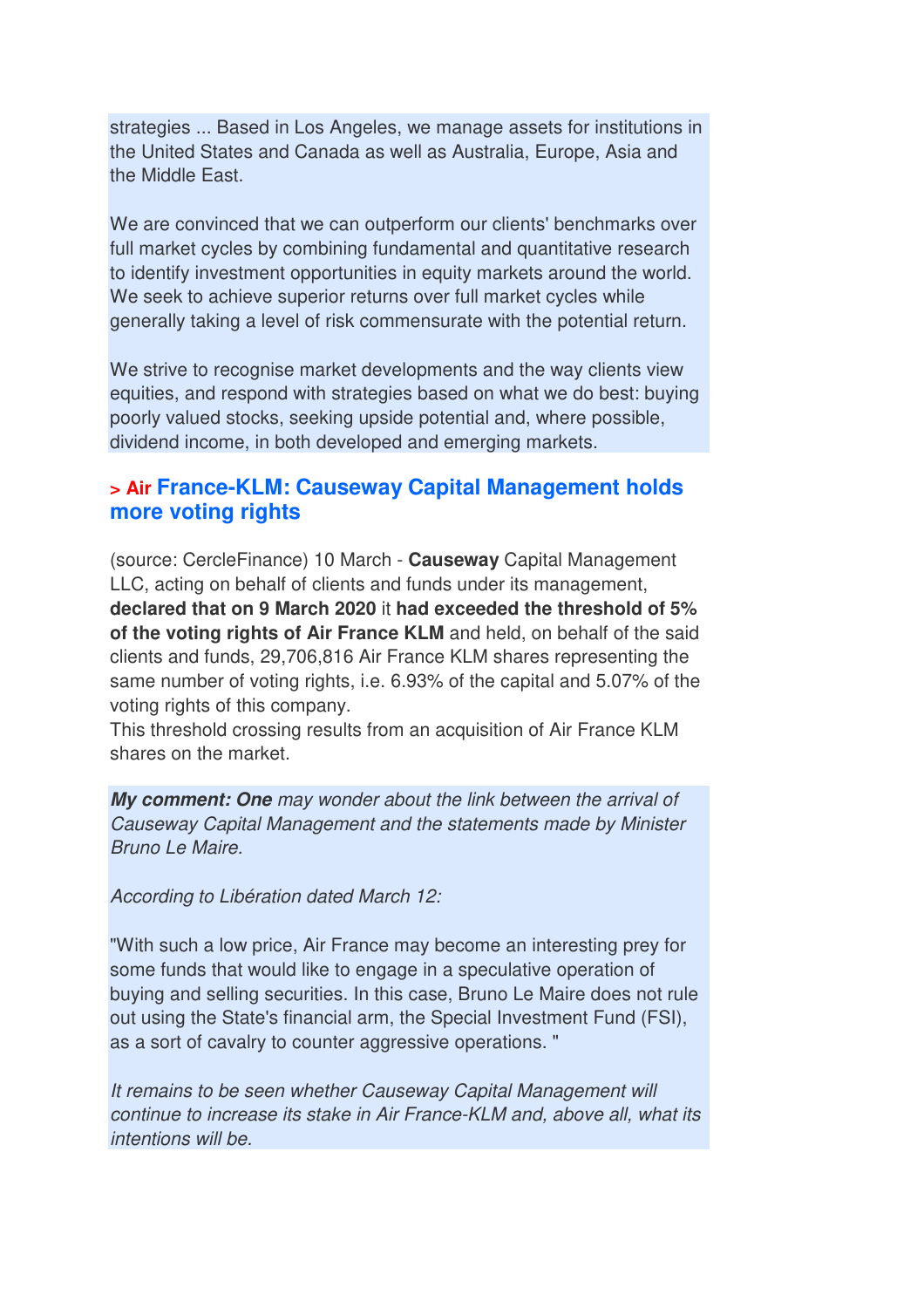## **> In France, any threshold crossing must be declared within four days.**

(source: Les Echos) March 29, 2016 - (...) **Any investor who comes to cross one of the thresholds for acquiring or selling a stake in a listed company must notify the stock exchange police within four trading days** (threshold crossings to be reported ...). 5 %, 10 %, 15 %, 20 %, 25 %, 30 %, 33,3 %, 50 %, 60 %, 90 %, 95 %). The objective (...) was to provide shareholders with faster and better information on changes in capital and voting rights - enabling them to make more informed investment decisions. It also allowed the managers of listed companies to better understand changes in their shareholding structure and to anticipate hostile takeover attempts. A means of combating creeping takeovers.

**Anyone who fails to report a threshold crossing within the four-day period runs the risk of civil and administrative sanctions. The judicial sanction allows the commercial court, at the request of the company's chairman, to order the suspension of all or part of the shareholder's voting rights**. (...)

 As for the Enforcement Committee, the AMF judge, it has no hesitation in having a heavy hand when threshold crossings are not declared or are declared too late, especially since the breach is easy to observe.

*My comment:* It seems that these rules have not been respected by Causeway Capital Management. As a result, it is not certain that it will be able to vote at the next general meeting of Air France-KLM shareholders.

## *End of the press review*

#### **> My comment on the Air France-KLM share price evolution**

**The Air France-KLM share is at 4.426 euros at the close of trading on Monday 23 March. It rose by 2.48%.** At the start of the coronavirus epidemic, it was at 9.93 euros. It has lost 55% of its value.

**The average (the consensus) of analysts for the AF-KLM share is 10.71 euros**.

**A barrel of Brent Oil** (North Sea) **is at \$27 a barrel, down \$3 this week.** At the start of the coronavirus outbreak, it was \$69. That's the